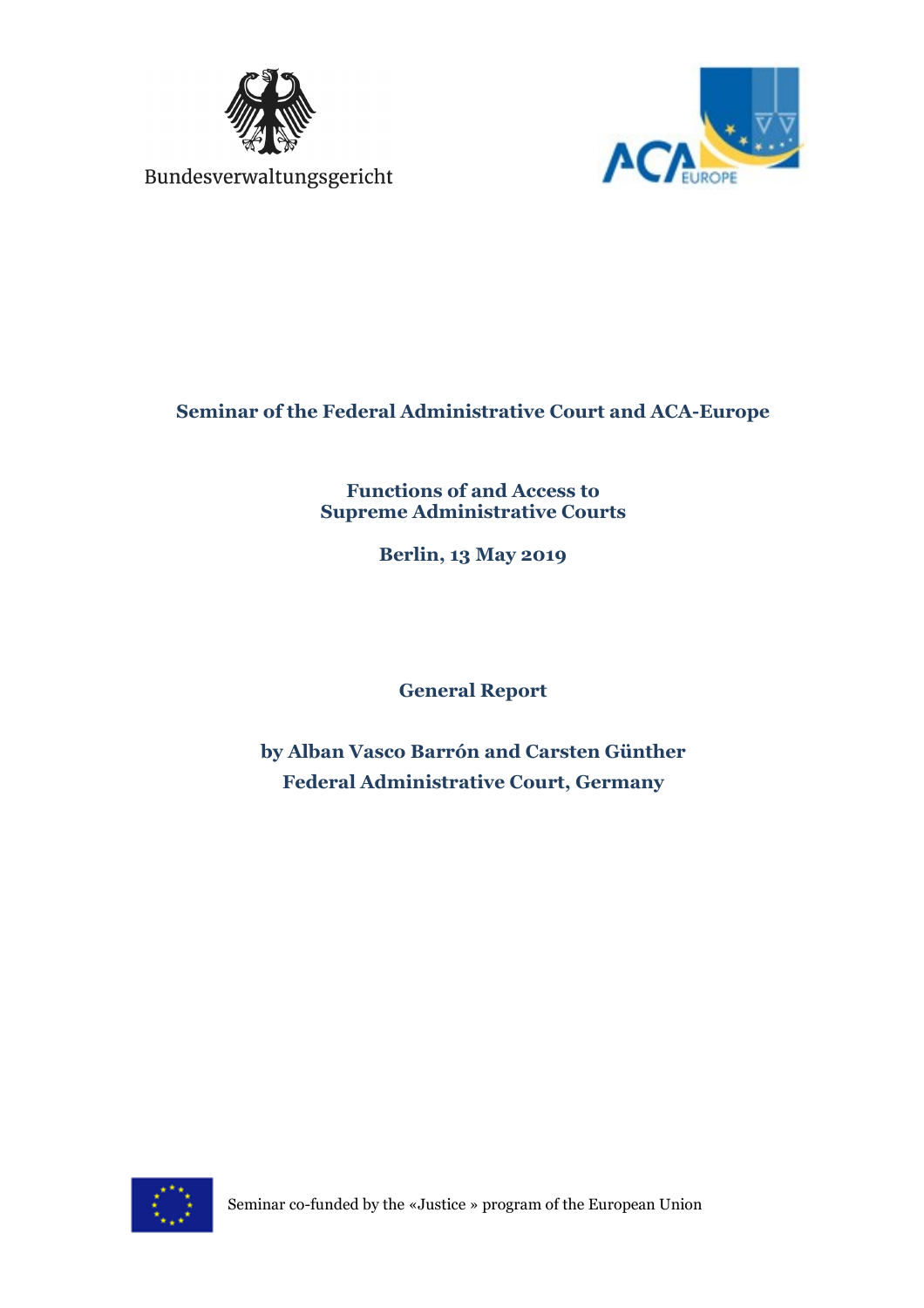



# *Introduction*

"How our courts decide" was the abbreviated title of the ACA-Europe seminar in Dublin this March. It took us on a journey through the everyday life of our European colleagues. We learned so much about those things which appear self-evident within our own jurisdiction, but which may be so different in the daily routine of our counterparts. We learnt about oral hearings, their preparation, about deliberations, the role of support staff and many more things. No manual could ever offer such a richness of insights! For those who could not participate, the general report and further documents can be found at www.aca-europe.eu.

Professional curiosity would have given sufficient motivation to conduct this seminar. But it is more; ACA-Europe seminars are an essential means to foster the awareness of an ever closer European legal union. Not only the Court of Justice, but also national courts are continuously interpreting and applying European Union law. To benefit from the jurisprudence of other national courts it is therefore eminent not only to understand the words used in court's decision, but also to be familiar with the circumstances under which these decisions were taken. In this line of thinking the ACA-Europe seminar in Berlin about the functions of and access to Supreme Administrative Courts ties in with the Dublin seminar.

29 members, observers and guests of ACA-Europe have contributed by answering the questionnaire (Austria, Belgium, Bulgaria, Switzerland, Cyprus, Czech Republic, Germany, Denmark, Estonia, Spain, Finland, France, Great Britain, Greece, Croatia, Hungary, Ireland, Italy, Lithuania, Luxemburg, Latvia, The Netherlands, Norway, Poland, Portugal, Serbia, Sweden, Slovenia, Slovakia). By this we have learned about the case load a judge has to cope with, about the functions which are inflicted on the supreme administrative jurisdictions, about filter systems which may help to select the important cases and reduce the work load, about possible contents of court decisions and about many more things. The results of the questionnaire and the answers thereto are comprised in this general report. As this report is a "general" report it has been necessary to group answers, to simplify and to unify in order to obtain a hopefully readable text. The authors are very well aware that the European jurisdictional landscape is actually much richer and much more diversified as displayed in this summary. In this context we would like to make reference to the original answers of which every single one is worth a read and which will all be published on the ACA-Europe website, too.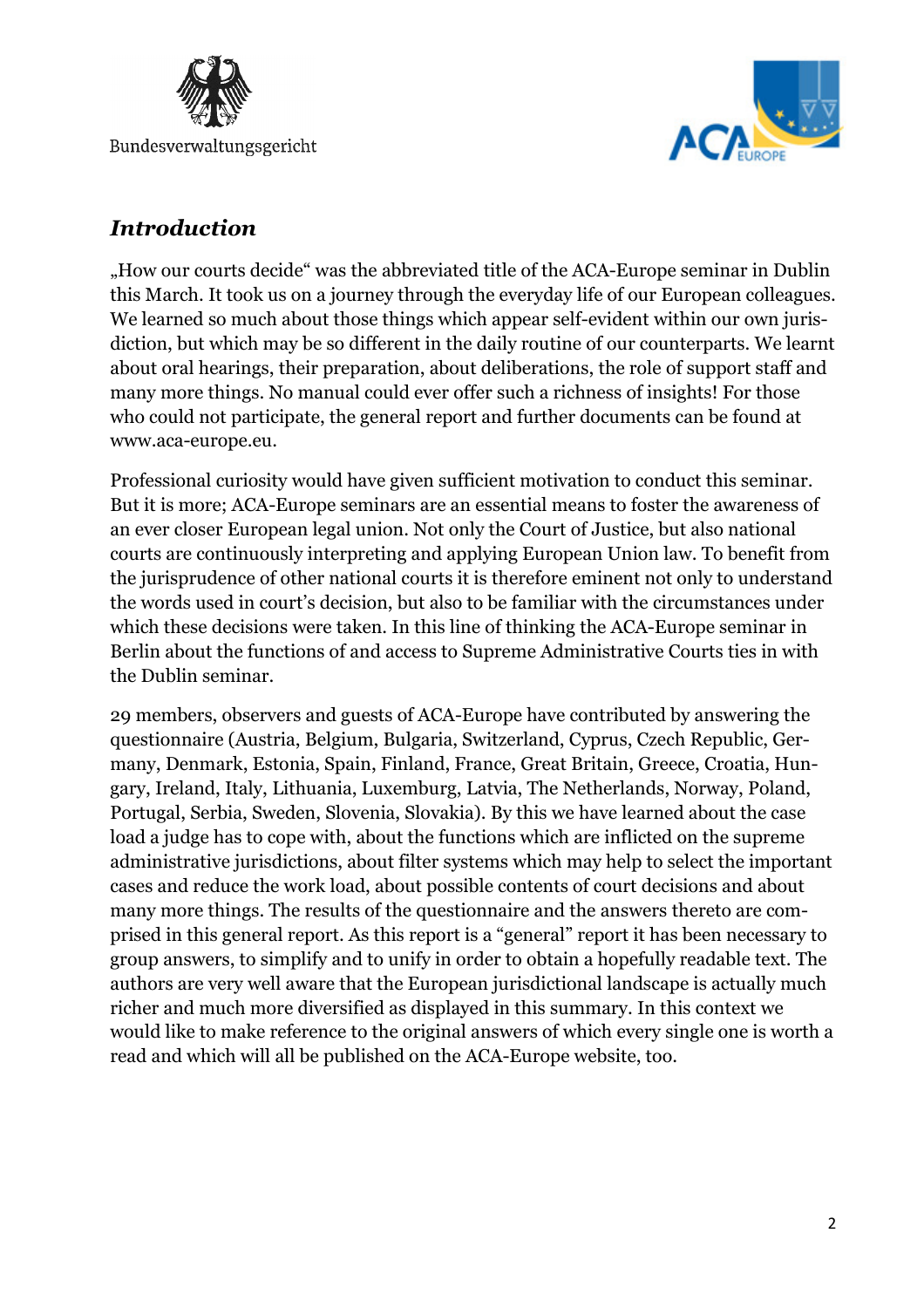



# *I. Functions of the Supreme Administrative Court (SAC)*

### **1. Instances in the Administrative Courts and First Instance Function of the SAC**

The legal systems of the member states provide, as general rules, in most cases either two (AT, BG, CY, CZ, FI, HR, IT, LT, LU, NL, PL, SI) or three (DE, DK, EE, ES, FR, GR, HU, IE, LV, NO, PT, SE) instances for judicial review in administrative law cases. In the United Kingdom there are three or four instances. Slovakia and Serbia state that in their legal systems there is one instance of judicial review in administrative law cases complemented with the possibility of an extraordinary remedy to the respective Supreme Courts. The Belgian Council of State makes clear that it does not find itself in a scheme of instances as it is in general the only body of judicial review in administrative law cases in Belgium and only in specific matters it serves as a court of appeal, like in electoral affairs and urban planning.

The SACs serve, in the majority, as first instance courts, too, although generally this applies only in specific cases (BG, CZ, DE, ES, FI, FR, GR, HR, HU, LT, LU, LV, NL, PL, PT, SE, SI, SK). The Belgian Council of State, as already pointed out, is in most cases the only instance of judicial review of administrative law cases and thus (also) a first instance in this sense. A smaller part of the member institutions does not have any first instance cases (AT, CH, CY, DK, EE, GB, IT, NO, RS). The Supreme Court of Cyprus, which until 2015 also served as a first instance court, only retains specific cases of Admiralty law in first (single judge) and last (full bench) instance as well as the exclusive competence to issue prerogative orders. The Administrative Law Chamber of the Estonian Supreme Court does not hear any cases at first instance, the Constitutional Review Chamber, however, does hear complaints against resolutions of Parliament and of the President of the Republic as well as electoral disputes which both might be classified as administrative law cases by abstract criteria. In Italy the Council of State hears as single instance specific actions of compliance for enforcement of judgements as far as most decisions of the Council of State itself are at stake. The Irish Supreme Court mentions two exceptions of not hearing any cases at first instance, which are to be classified rather as constitutional law cases: the President of the Republic can apply directly to the Supreme Court to determine whether a bill is repugnant to the constitution (in order to determine, whether he has to sign it) and the Supreme Court might determine at first instance whether the President has become permanently incapacitated.

As far as the SACs also serve as first instance courts in most of the legal systems this is the case depending on specific subject matters as defined by the law (BG, CZ, DE, FI, FR, GR, HR, HU, LT, LU, LV, NL, PL, SK). Among the most cited subject matters are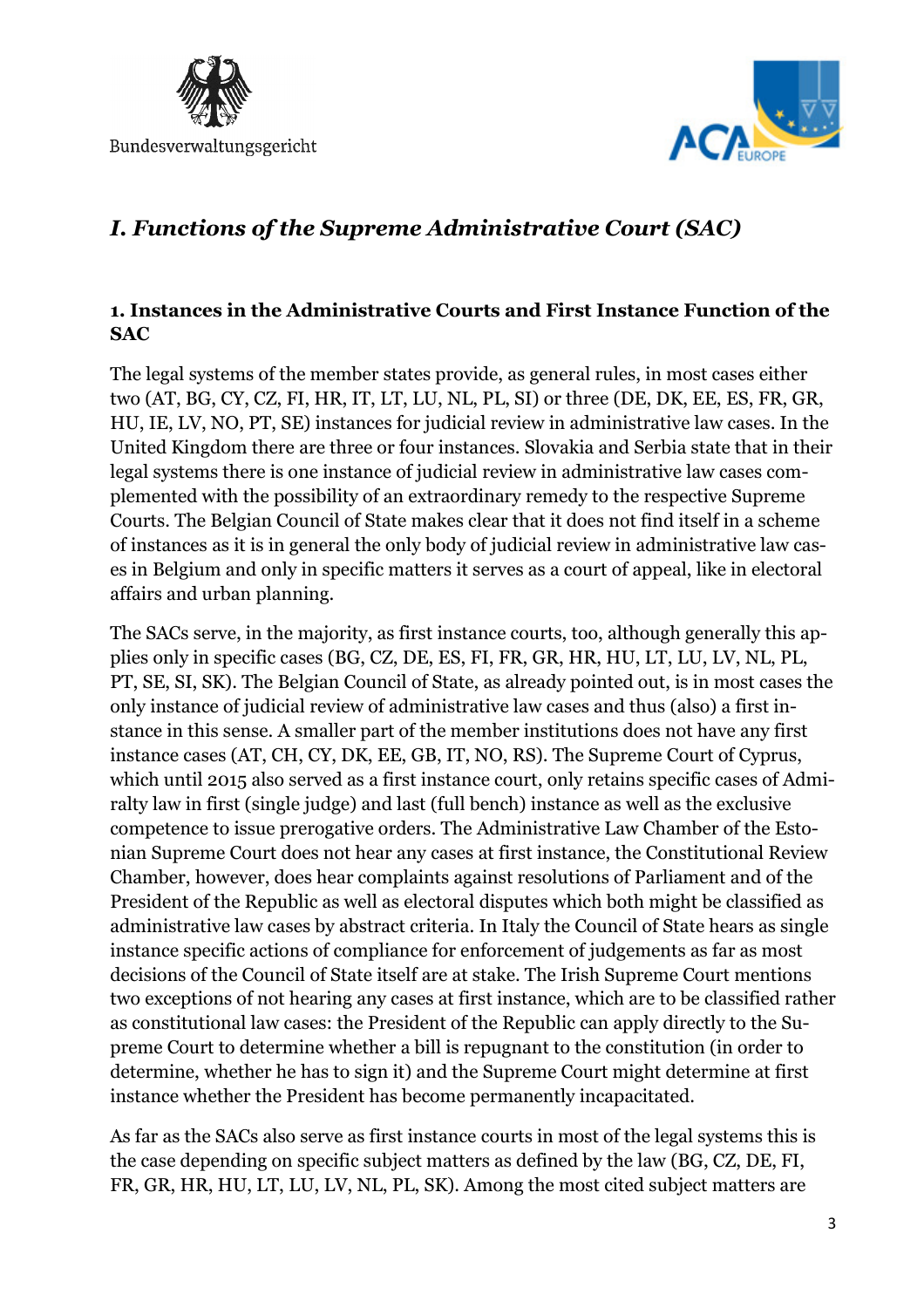



disputes arising in connection with national and European elections or referenda (CZ, FR [EP and regional councils], LU, LV, NL, PL [orders of the National Election Commission], SI, SK) or disputes between the national state and self-governing entities or among self-governing entities (CZ, DE [non-constitutional disputes between the Federation and a State or between States], FI [cases from the Åland government and from the Sámi Parliament], HU [non-compliance of a local government with its legal obligations], LU [between municipal authorities and the state], PL). In the Czech Republic action against the dissolution or suspension of a political party or movement is heard by the SAC at first instance, too. In Germany this is true for the prohibition of associations by the Federal Minister of the Interior (i.e. not political parties, which is in the competence of the Constitutional Court). In Finland, France and Bulgaria partly as well as in Lithuania, Portugal, Spain and Sweden some cases are allocated to the SACs at first instance rather depending on the body that issued the challenged decision. In Portugal and Spain acts issued by the national government or (other) constitutional or specific high authorities can – as far as they are of administrative nature – be challenged before the SACs. In Sweden this applies to administrative decisions of the government which affect individuals, too, as well as certain tax decisions by a special body. The same is true in Finland with regard to certain decisions of the Pharmaceuticals Pricing Board, about decisions of the Finnish Government (as the Cabinet in plenary) and data communications cases from the Finnish Communications Regulatory Authority or in Lithuania with regard to requests of the Data Protection Inspectorate where decisions of the European Commission are in doubt. In France disputes against orders of the President of the Republic as well as disputes about recruitment and disciplinary measures of civil servants nominated by decree of the President of the Republic are dealt with by the SAC at first instance. In Bulgaria actions against acts of the Council of Ministers, Prime Minister, deputy prime minister and ministers exercising constitutional powers of government, the Supreme Judicial Council and against bodies of the National Bank are heard by the SAC at first instance. In Greece the Council of State has a general competence in all administrative law cases, but the legislator may generally allocate cases to other courts within the limits of the constitution. Yet, some disputes cannot be allocated to other courts like the civil service appeal which is constitutionally guaranteed to civil servants to defend themselves against disciplinary measures of the state.

Regulatory acts are also named by a number of member institutions to be in their competence at first instance. In France disputes about regulatory decrees and acts of ministers or other main control and regulation authorities are dealt with by the SAC at first instance. Lithuania refers to cases about regulatory enactments passed by central entities of state administration or about general acts by societies or political parties or organisations, Hungary to norm control and Bulgaria to secondary legislation (with the exception of secondary legislation passed by municipal councils).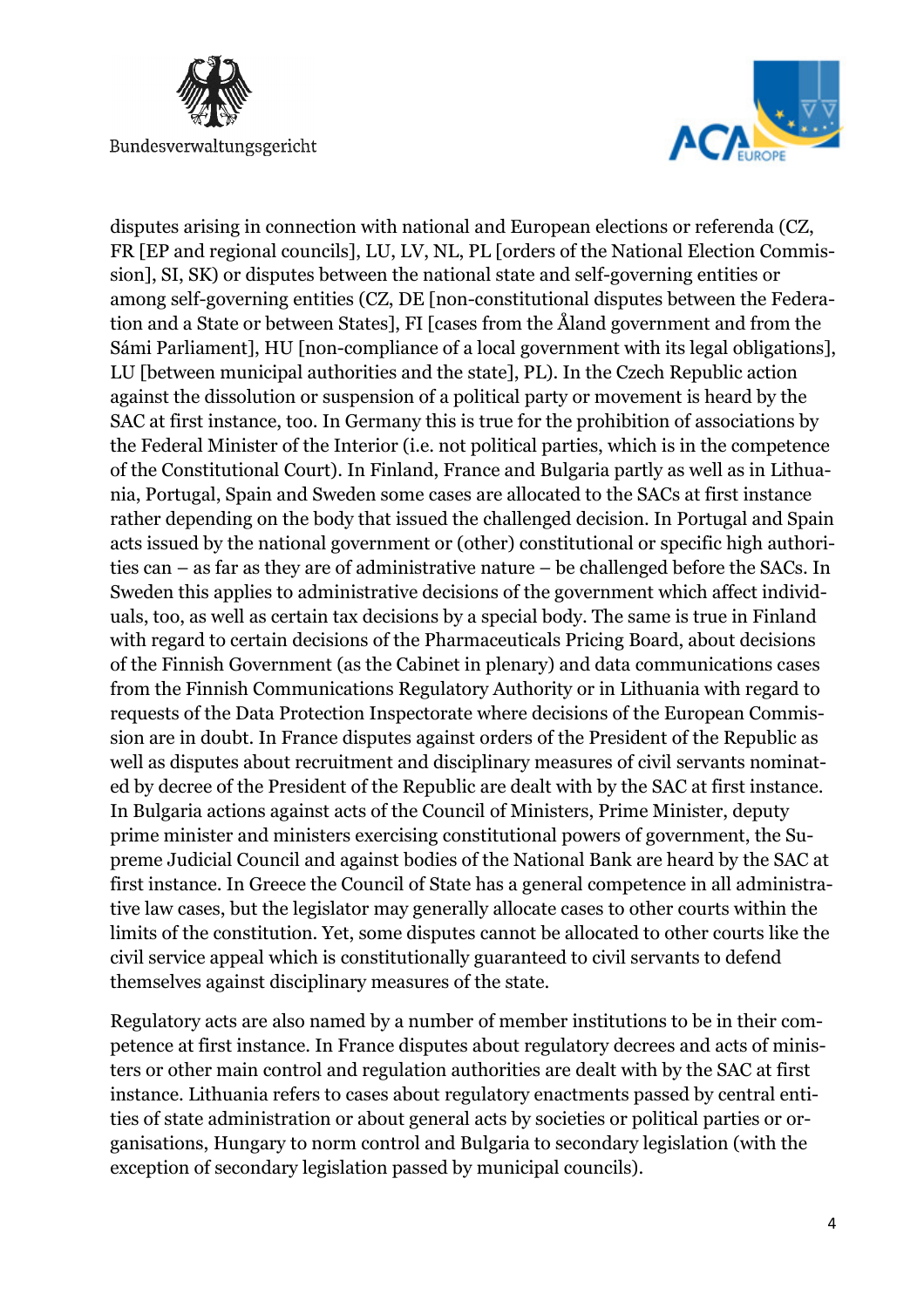



The SAC in Germany is also competent at first instance for disputes about specific planning or project approvals which are listed in annexes of specific pieces of legislation and which – as a common characteristic – are considered to be very important infrastructure projects of federal or European interest. Additionally the German SAC hears at first instance actions against specific expulsion orders of foreigners considered to be dangerous and disputes arising from activities of the Federal Intelligence Service as well as those related to specific affairs of members of the (federal) parliament or of former (federal) government members.

In Poland the SAC shares competence with the Supreme Court to hear disputes at first instance against resolutions of the National Council of the Judiciary with regard to submissions of applications for appointments as a judge: as far as posts of the Supreme Court are at stake the disputes are heard by the SAC, whereas the Supreme Court is the competent court with regard to posts of the SAC.

### **2. Case Load of SAC Judges and Types of Cases**

Determining the average case load of an individual judge proved to be somewhat difficult. It is evident that in systems with a leave to appeal procedure these proceedings make up the larger part of the overall case load. For example in Finland these cases make up 75% of the cases. In Sweden the applications for leave to appeal make up even 90% of the cases a judge handles per year of which 80% are considered to be rather uncomplicated as they imply questions of evidence which do not raise issues of principle or of the interpretation of the law. In Estonia on average every judge resolved 178 applications for opening the proceedings of which 11.4% were admitted. In Portugal 63-66% of all cases are preliminary analysis opposed to 25% cassation appeals. In Ireland applications for leave to appeal are the largest group. In Slovenia 47% of the cases are requests for a leave to revision (i.e. an appeal on the merits, but limited to points of law), whereas 5.4% are actual revision cases (another 31% are appeal cases). In the United Kingdom the 12 Supreme Court judges heard 199 applications for permission to appeal and 85 final appeals (although it has to be noted that several Supreme Court judges also sit in the Judicial Committee of the Privy Council which makes up 35% of their work). In Germany 55% of the cases are proceedings of admitting an appeal, 25% actual appeals cases (on points of law here, too) and 7% are first instance cases.

As far as reference was made to other classifications the work load of a judge is mostly determined by appeals. In Croatia appeal cases form the largest group (84.3%). In Poland cassation appeals form 73%, in the Czech Republic cassation complaints are the majority (per judge statistically 126 per year, opposite to nine first instance cases). In France cassation appeals (pourvois en cassation) constitute 68% of the cases. Also in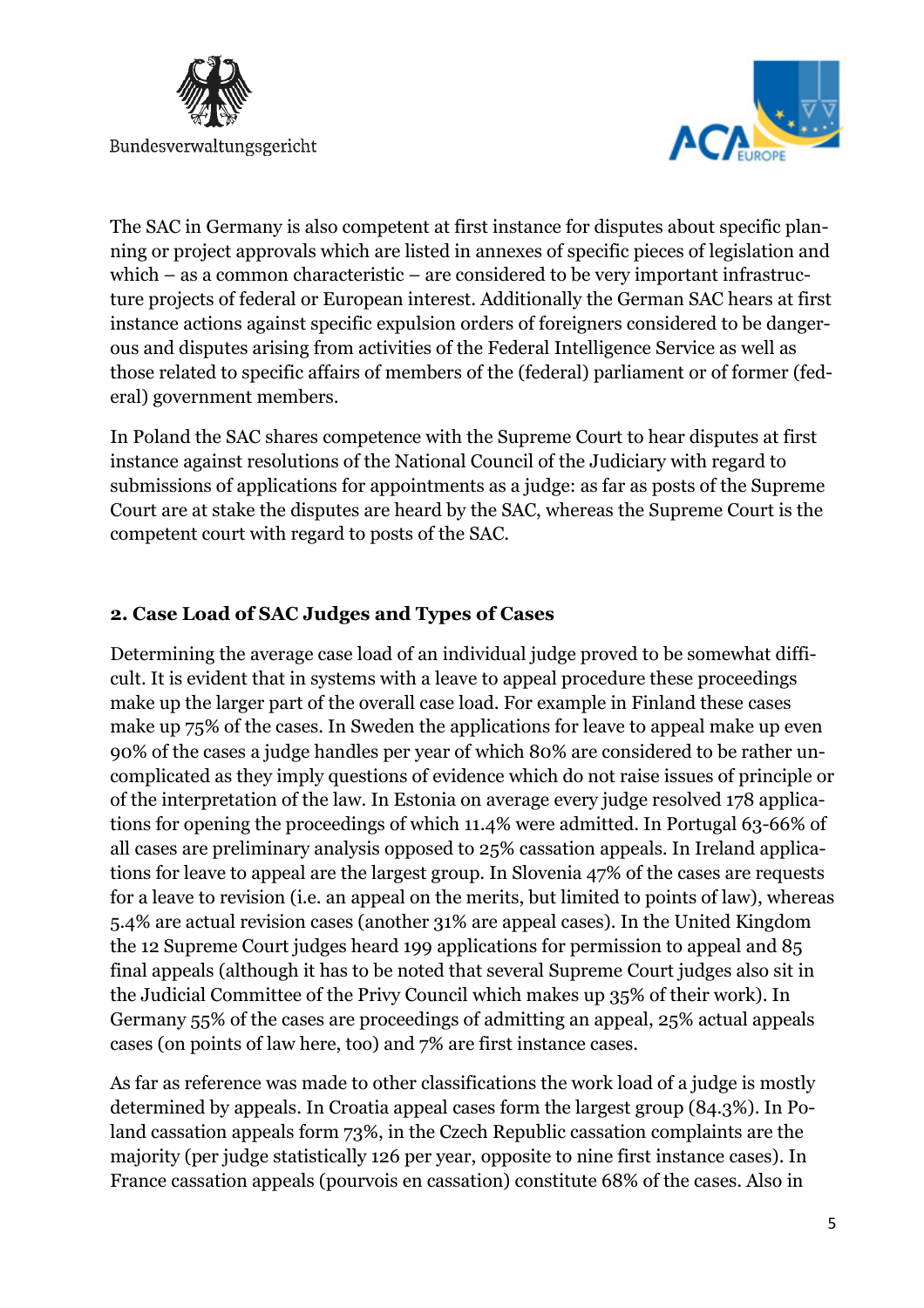



Bulgaria cassation proceedings are the largest group. Differently in Italy the largest group are provisional proceedings (2,500 of 11,500 per year). Also the Netherlands name provisional proceedings (22%, usually decided by a single judge).

Weighing the different types of cases proved to be even more difficult and the majority of member courts stated that there are no sufficient criteria to do so. As far as estimation was given many answers pointed out that in average proceedings for leave to appeal can be considered to be easier than full appeals (DE, FI, GB, IE, SE). Interestingly the appraisal of first instance cases is – as far as provided – quite controversial: some member courts consider these cases to be among the most complicated and time consuming (DE, FI), while others cite them as less complicated (CZ with specific reference to election cases, HR).

### **3. Scope of Activities**

In a significant group of jurisdictions the SAC, as a court of appeal (understood as covering all types of legal remedy) reviews the decisions of lower courts both on points of fact and of law (CZ, FI, GR, HR, IT, LT, LU, NL, NO, PL, SE), whereas in a slight majority the SAC reviews the decisions of lower courts only on points of law (AT, BG, CH, CY, DE, EE, ES, FR, GB, LV, PT, SK). The Danish SAC points out that its review of lower courts' decisions extends to all aspects, but the courts in Denmark in general only have authority to review administrative decisions with respect to their legality. In Norway the SAC, although it can review both facts and law, is limited by the extent of the leave on appeal, which might be limited to a part of the case or to specific grounds. Also in Serbia the review of the SAC is limited by the motion. The Irish SAC generally reviews questions of law, although it has discretionary power to admit further evidence on questions of fact. Yet, there are case law limitations, e.g. on hearing witnesses. In Slovenia there are two different types of appeal: one provides for a review of facts (although some limitations apply) and of law. This appeal is only available if explicitly determined by law. The other (revision) solely provides for a review of questions of law. Similarly in Hungary it depends on whether the SAC acts as a court of second or third instance: at second instance the review extends to facts and law, although limitations for new facts apply. At third instance (extraordinary remedy only issues of law are reviewed and new legal grounds, facts or circumstances cannot be submitted. In Poland, Estonia and in Germany the assessment of facts can be challenged as far as this implies an infringement of procedural law which might have had an effect on the result of the lower court's decision. In the Netherlands the SAC reviews lower courts' decisions on points of fact and of law, but each on the grounds of the parties' respective allegations. In Switzerland and in Germany the review by the SAC is focused on federal law. In Sweden there is, although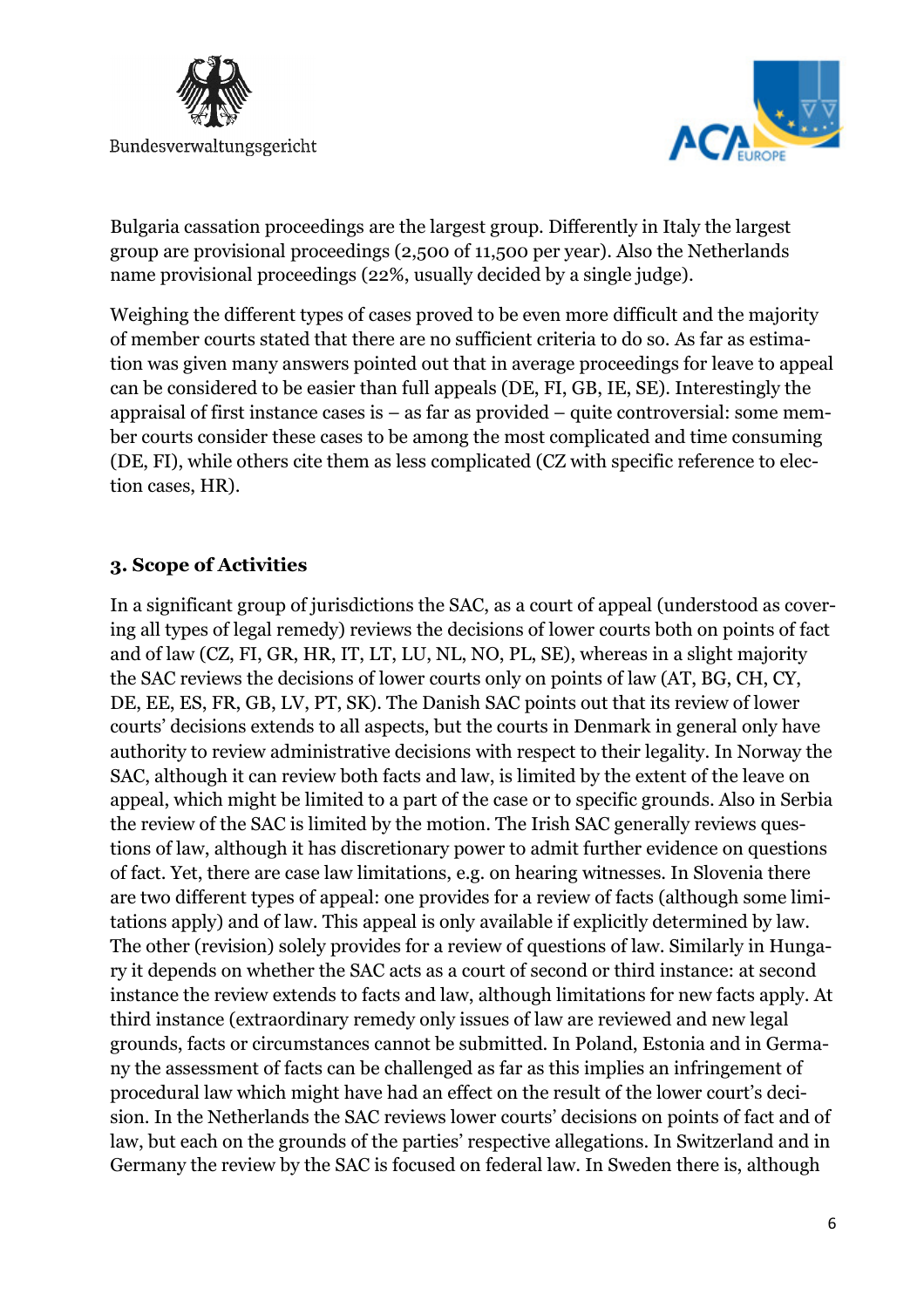



the review is focused on issues of the interpretation of the law, a "safety valve" as leave on appeal may also be granted with regard to the facts, e.g. obvious and grave mistakes.

### **4. Purposes of the SAC as Court of Appeal**

The purposes of the jurisdictional work of the SACs as courts of appeal are described differently by the member institutions. One group of members affirms that all of the proposed purposes (standardisation/unification of the law; deliverance of single case justice; further development of the law; care for adherence to procedural rules of lower courts) are served by their work (BG, EE, HR, IE, LT, PL). In Finland the further development of the law is not exactly a purpose, although the decisions of the SAC might serve as precedents. In Poland all of these purposes play a role, but the most important ones are the deliverance of single case justice and the care for adherence to procedural rules. The standardisation or unification of law is in the focus of the SACs of Denmark, Norway, Spain, Slovenia and Hungary. In Slovenia single case justice and the care for the adherence to procedural rules are secondary. In Spain the further development of the law is a purpose, too, whereas the particular interest of the claimant stands back behind objective interests in the appeal (cassation) procedure. In the same way procedural defects may only play a role, if they constitute an objective interest in order to develop the law. In Switzerland and in Germany the uniform application of federal law (not of Cantonal/State law) and the further development of the law are the most important purposes, although single case justice also plays a certain role as far as rights of individuals are concerned. In Germany the care for adherence to procedural rules is a purpose too, although in a lesser degree. Similarly in Sweden the main purposes are the standardisation/unification and the further development of the law, although there is some room for reviewing cases in terms of adherence to procedural rules. The standardisation/unification of the law, single case justice and the care for adherence to procedural rules are cited by the Czech Republic and Italy. Austria refers to the standardisation/unification of the law, the further development of the law and the care for adherence to procedural rules. Slovakia and Portugal cite standardisation/unification of the law, single case justice and the care for adherence to procedural rules. Greece refers to standardisation/unification and the further development of the law in the first place and additionally to single case justice once a case has been admitted. The care for adherence to procedural rules of lower courts does not really play a role as the Greek SAC does not refer cases back to the lower court even if it has committed an error. Luxemburg makes reference to the care for the adherence to procedural rules, for a well-founded argumentation and for the development of the law as well as for single case justice. Additionally, Luxemburg invokes the purpose of reconciliation of the parties. Cyprus and Ireland make reference to the doctrine of *stare decisis* to emphasise the purpose of standardisation/unification of the law by their SACs' jurisdictional work as the decisions are bind-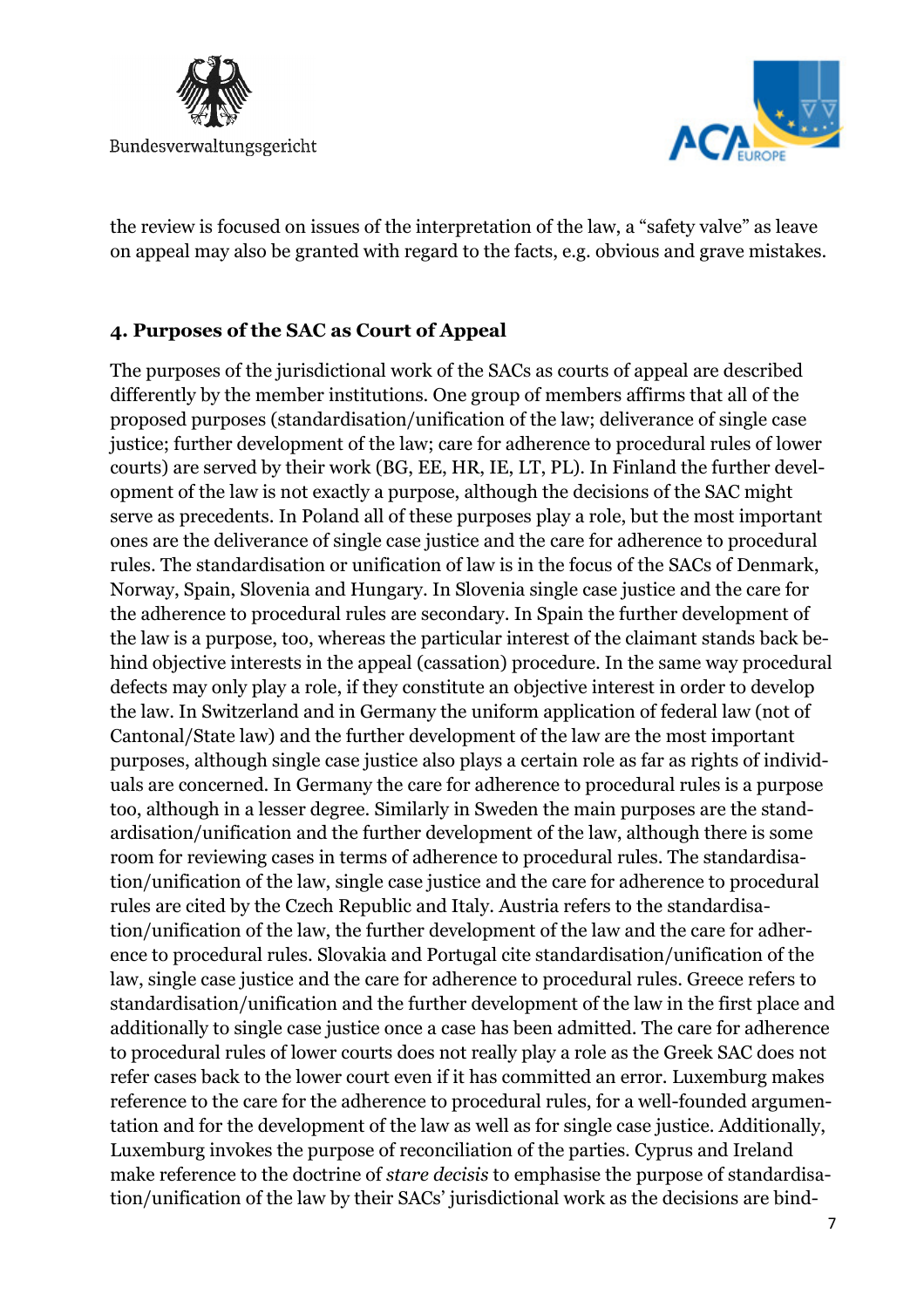



ing for other courts. Also in the United Kingdom the main purposes are to achieve consistency in the interpretation and development of the law and its further development. In general terms it is not the purpose of the Supreme Court to correct errors.

### **5. Purposes of the SAC as Court of First Instance**

As far as the member institutions do have functions as first instance courts, their purpose is to provide for single case justice and to uphold the rule of law or to ensure the legality of acts of administration (BG, FI, GR, PT). According to some answers the purposes are the same as of any other administrative court (DE, ES): to resolve a single case in reasonable time (CZ, ES), to protect subjective rights of individuals, ensure the legality of acts of the administration and to provide single case justice (DE). Lithuania refers to single case justice and to the development of the law. The Netherlands refers to the review of the lawfulness of administrative actions and also cite the uniformity and the further development of the law. Poland states that the purposes depend on the subject matter and cites the efficient solution of the case in protraction proceedings and in electoral cases, single case justice in disputes about judicial posts in the Supreme Court and the care for adherence to competence in disputes between different administrative bodies. Sweden states that the purpose of the function of the SAC as a court of first instance is to provide access to the courts against acts of the government as demanded for by art 6 ECHR and the Aarhus Convention.

The rationale of assigning specific cases to the SAC at first instance is mostly seen in the acceleration of proceedings (DE, FI, FR, IE, LT, LU, NL, PL, SI). Some members invoke – for at least some cases – the dignity or hierarchical position of the body which is responsible for the challenged act, in this context the government of the nation or the minister (ES, FI, PT). France also refers to decrees and regulatory acts issued by ministers invoking the specific importance of these cases. The importance of the cases is in general also referred to by Latvia, Bulgaria, Portugal, Ireland and Slovenia. In Italy the very specific nature of the cases dealt with by the SAC (enforcement of SAC-decisions with reasoning by the SAC) leads to the idea that the judge who has written the motivation shall also be competent to enforce the decision. In the federal system of Germany one of the reasons of assigning cases at first instance to the SACs that the issue does not have a genuine link to any of the federal states. In Greece one of the reasons to maintain first instance competences of the SAC is to serve the democratic nature of the institution and to stay close to the people. Yet, many disputes are allocated to other courts at first instance by law. In Belgium no specific rationales can be given as the SAC is in general the only instance of judicial review.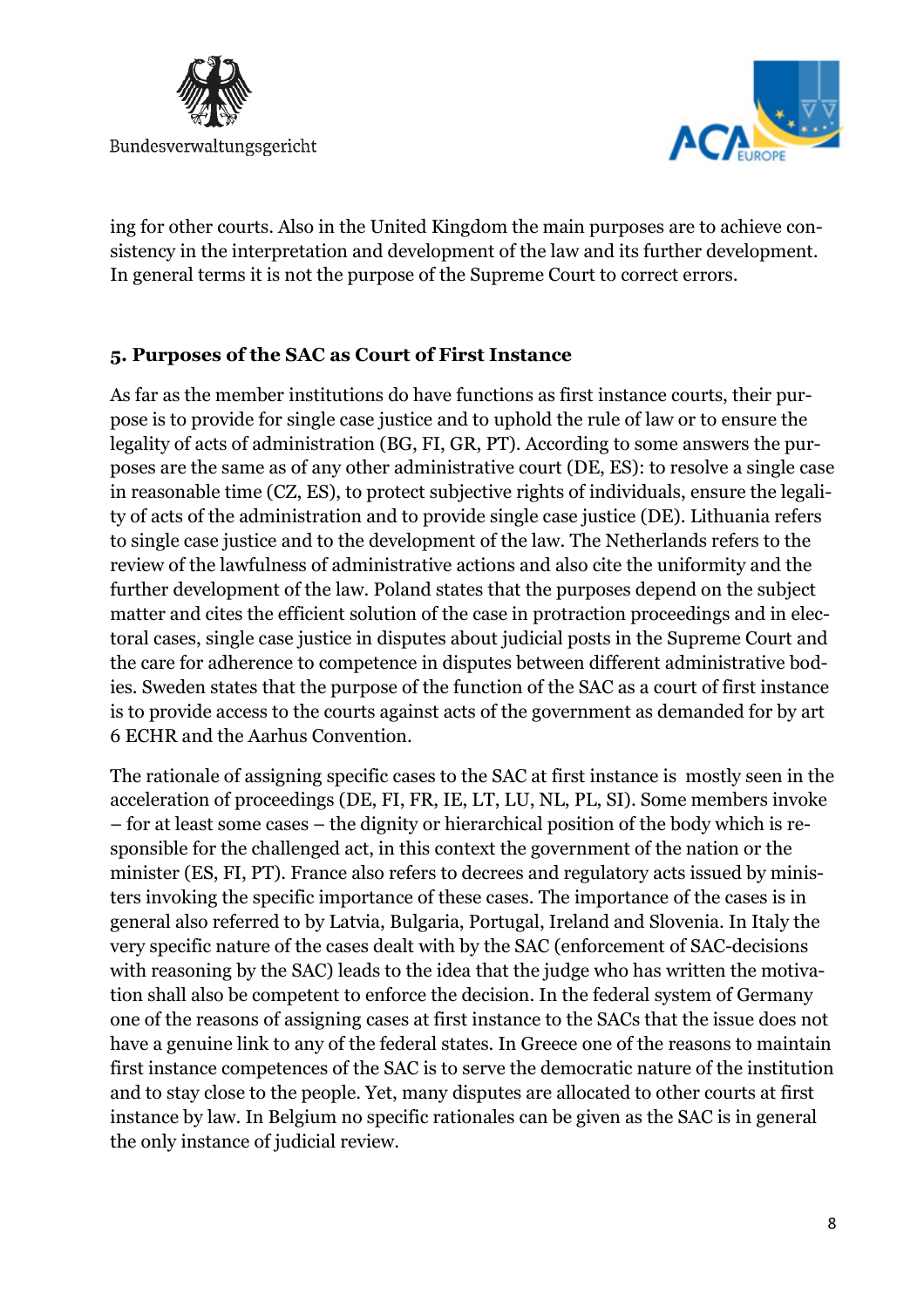



#### **6. Relations to the Constitutional Court, where Applicable, and Treatment of Constitutional Law**

In a larger number of jurisdictions there is a constitutional court separate from the SAC (AT, BE, BG, CZ, DE, ES, FR, HR, HU, IT, LT, LU, LV, PL, PT, RS, SI, SK), whereas in another slightly smaller group there is no such separate constitutional court (CH, CY, DK, EE, FI, GB, GR, IE, NO, NL, SE). In Estonia, there is, nevertheless, a separate Constitutional Review Chamber within in the Supreme Court. This chamber is composed of Supreme Court judges who are determined by means of rotation. In Greece there is a Special Highest Court which is composed of members of the other highest courts of the country and which decides on the constitutionality of statutes enacted by parliament and on the interpretation of statutes in case there are conflicting judgements on this statute.

In jurisdictions without a separate constitutional court a majority of the SACs also serve as constitutional courts (CY, DK, EE, GB, IE, NO). Yet, it is noteworthy that they are not only supreme administrative courts, but single supreme courts that are competent in all areas of law. This implies not only the consideration of constitutional law, especially of fundamental rights, but also the constitutional review of simple law. Norway states that its Supreme Court might have been the first court in Europe to claim the competence to declare statutory law unconstitutional when it did so already in 1866. On the basis of the Human Rights Act of 1999 also the European Convention on Human Rights and several UN treaties on human rights are to prevail in case of conflict with a domestic statutory provision.

In Finland, the Netherlands, Sweden and Switzerland there is neither a constitutional court nor does the SAC (or a specific part of it or another especially composed institution) serve as a constitutional court. Nevertheless, in Finland, Sweden and in Switzerland the SAC still does some sort of constitutional review: in Finland and in Sweden the SAC would not apply a law whose application would be in evident conflict with the constitution and would give primacy to the constitution. In Switzerland the SAC does not apply Cantonal law which is contrary to federal or international law. Therefore it does perform a review of constitutionality as far as the case is based on Cantonal law, as the constitution and the fundamental rights are federal law. In the Netherlands on the contrary the constitution prohibits all courts, including the SAC, to review the constitutionality of acts of parliament as a consequence of the sovereignty of parliament. Other normative acts (i.e. not originating from parliament) can be reviewed on their compatibility with higher ranking law including the constitution. And even acts of parliament can be reviewed on their compliance with binding international instruments like the Charter of Fundamental Rights of the European Union or other human rights treaties.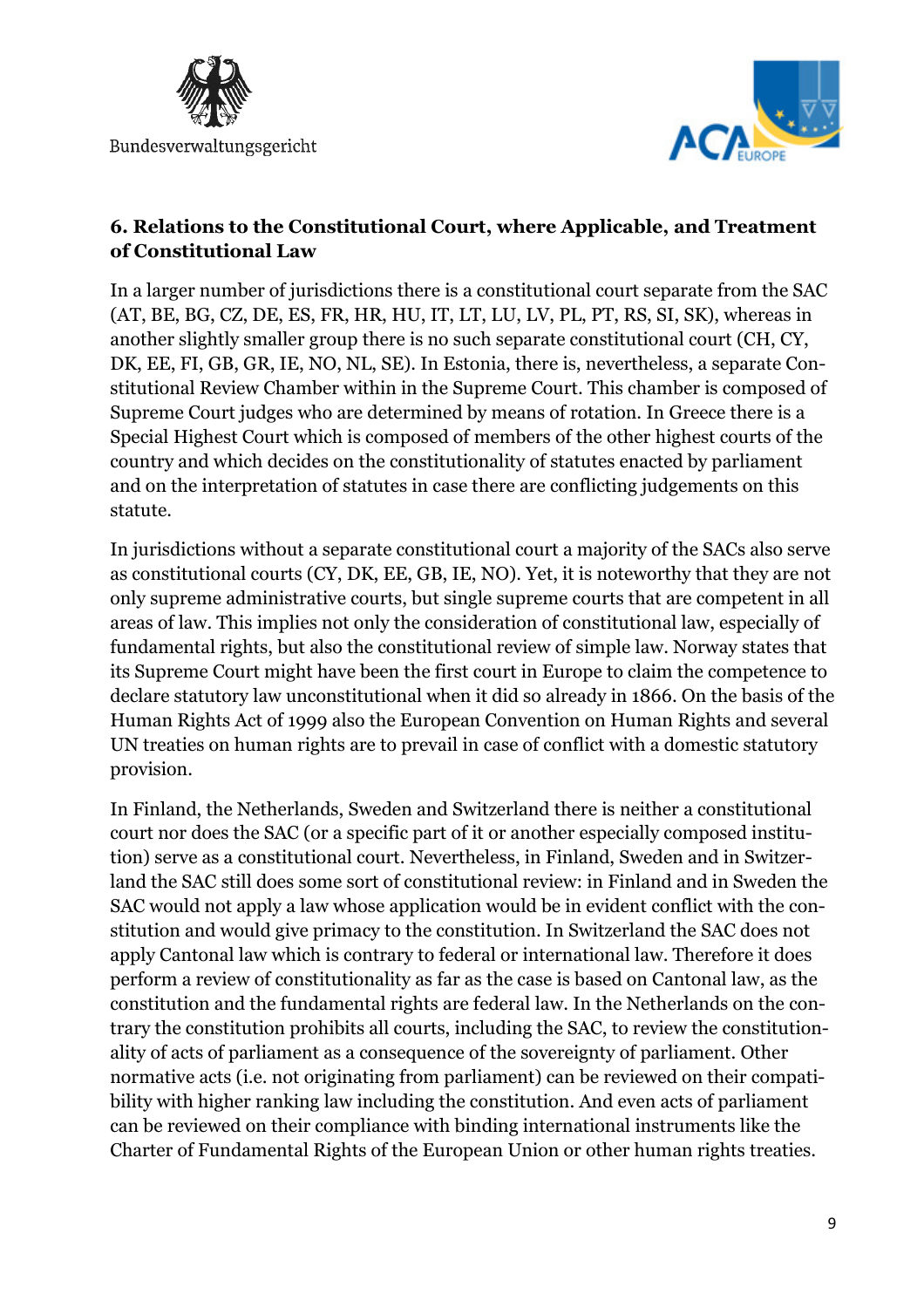



In those legal systems which have a separate constitutional court in most cases the SAC might refer the question of constitutionality of a law to this constitutional court (BE, BG, CZ, DE, ES, FR, HR, HU, IT, LT, LU, LV, PL, SI, SK). In principle the same can be said for Estonia and Greece in regard to the Constitutional Review Chamber of the Supreme Court (EE) and the Special Highest Court (GR). Yet, in Greece such a question has to be presented to the plenum of the SAC first and can only be raised by the plenary of the SAC and only in respect to the content of the law (i.e. not the parliamentary proceedings). In contrast, in Portugal the SAC would not apply of its own accord law which it considers to be unconstitutional. In Austria the situation is completely different: On the one hand the SAC does not consider constitutional law. On the other hand the individual can challenge an administrative act on grounds of an alleged violation of constitutional rights directly before the constitutional court. If the constitutional court denies a violation of constitutional rights the claimant can still demand the case to be forwarded to the SAC for a review in respect of laws not considered constitutional law.

Also, a number of legal systems provide for a special or extraordinary remedy to the constitutional courts against the final decisions of the SAC for a review of constitutionality (CZ, DE, ES, HR, HU – not all decisions, SI, SK), whereas the individual in other legal systems can direct himself to the constitutional court only claiming the unconstitutionality of laws (LV, PL).

# *II. Access to the SAC*

### **1. Representation of Parties before the SAC**

Rules about the representation of a party in legal proceedings before the SAC differ strongly among the ACA members. There are two large groups, one that requires the representation of the party – usually by an attorney (solicitor, barrister, advocate: the denomination differs from member to member) – (AT, BE, BG, CZ [only the complainant, not the defendant], DE, ES, FR, GR, HU [legal professional], IT, LU, NO [in case of a granted appeal], PT, RS, SI, SK) and one that permits the parties to represent themselves (CH, CY, DK, EE, FI, GB, HR, IE, LT, LV, NL, NO [only before the Appeals Selection Committee], PL, SE). In this question there seems to be a division between rather Nordic and Anglo-Saxon traditions on the one hand and southern or central European traditions on the other hand, even though not every jurisdiction "fits" in this broad concept. In the latter group (not requiring an attorney) parties do certainly have the choice to be represented by an attorney, but it is not mandatory. Some members require an attorney if representation is chosen by the party (CY, EE, GB, NL, PL) whereas other members also allow for other persons to conduct the representation (CH [fiduciary, un-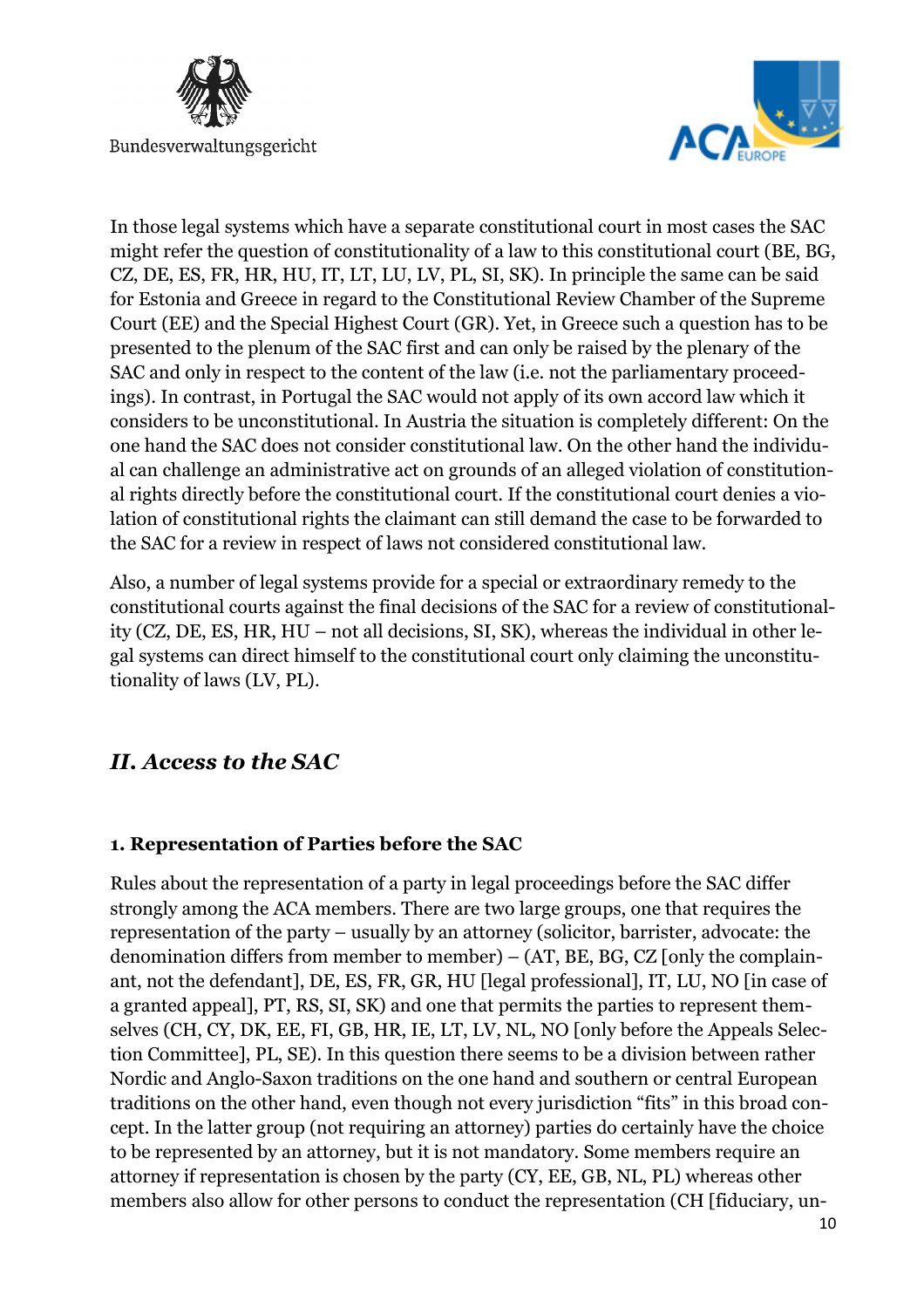



ions, non-profit organizations, legal scholars], DK, IE [legal scholars or NGO representative], LV, SE). In some member states this is specifically possible for family members (DK, HR, PL). Others require a legal education or qualification without demanding this person to be an attorney (HU, SI). In some of the jurisdictions which require a representation by an attorney the representation by representatives of NGOs, unions or legal scholars (DE, PL, SK) is also possible.

Of course, there are further differences in detail, which ought to be highlighted: In some jurisdictions there are exceptions to the mandatory representation by an attorney with reference to the nature of the case. I.e. in electoral cases no representation is necessary in France, Italy and Luxemburg. Some member states also allow legal professionals or attorneys to represent themselves (HU, IT, SI). In other member state employees may represent their employer (CZ, HR, LT, SK), if they are legal professionals (LT).

Most jurisdictions do not require a special authorization for an attorney to represent a party before the SAC. Yet, in some member states a minimum period of experience is required (CY, DK, GR) and in some other member states a special authorization is necessary (FR, GB [barristers or solicitors with rights of audience in higher courts], IT, LU). Norway demands a test to be passed in order to obtain this authorization.

In quite a few jurisdictions public authorities do not underlie the same rules, but may be represented by their civil servants (AT, BE, CH, LT, LU, NL, PL). Some member states require these to have a full legal education (DE, BG, EE, HU, IT, PT, SK), others allow representation by civil servants which pertain to a specific authority (CY [Attorney's General Office], ES [Corps of State lawyer or Corps of the Autonomous Regions], GR [Legal Council of State], HR [State Attorney's Office]).

# **2. Formal Requirements to Lodge an Appeal**

In most jurisdictions formal requirements to lodge an appeal include the denomination of the contested decision, the personal data of the appellant, the observance of the appeal's deadline and the signature of the claimant or its representative, proof of the court fee paid or a certain number of hard copies; partly, electronic submission is possible or even required (IE). In many member states it is also necessary to include a statement of facts (BE, FR, LU), to denominate the supposedly infringed norm or to denominate the parts of the contested decision which supposedly are in violation of the law (BE, BG, DE, EE, ES, HU, IT, LU, LV), to define the extent of the appeal (AT, BE, FR, LU, BG, CH, CY, LV), to give reasons (BE, CH, DE, CY, CZ, DE, EE, ES, FI, FR, IT), make reference to precedent law and decisions (CY), to declare the motion (BG, DE, EE, FR, IT, LT) or to declare the wish for a public hearing (EE, LT). The latter requirements are of increased importance in member states where the scope of the appeals procedure is limited to the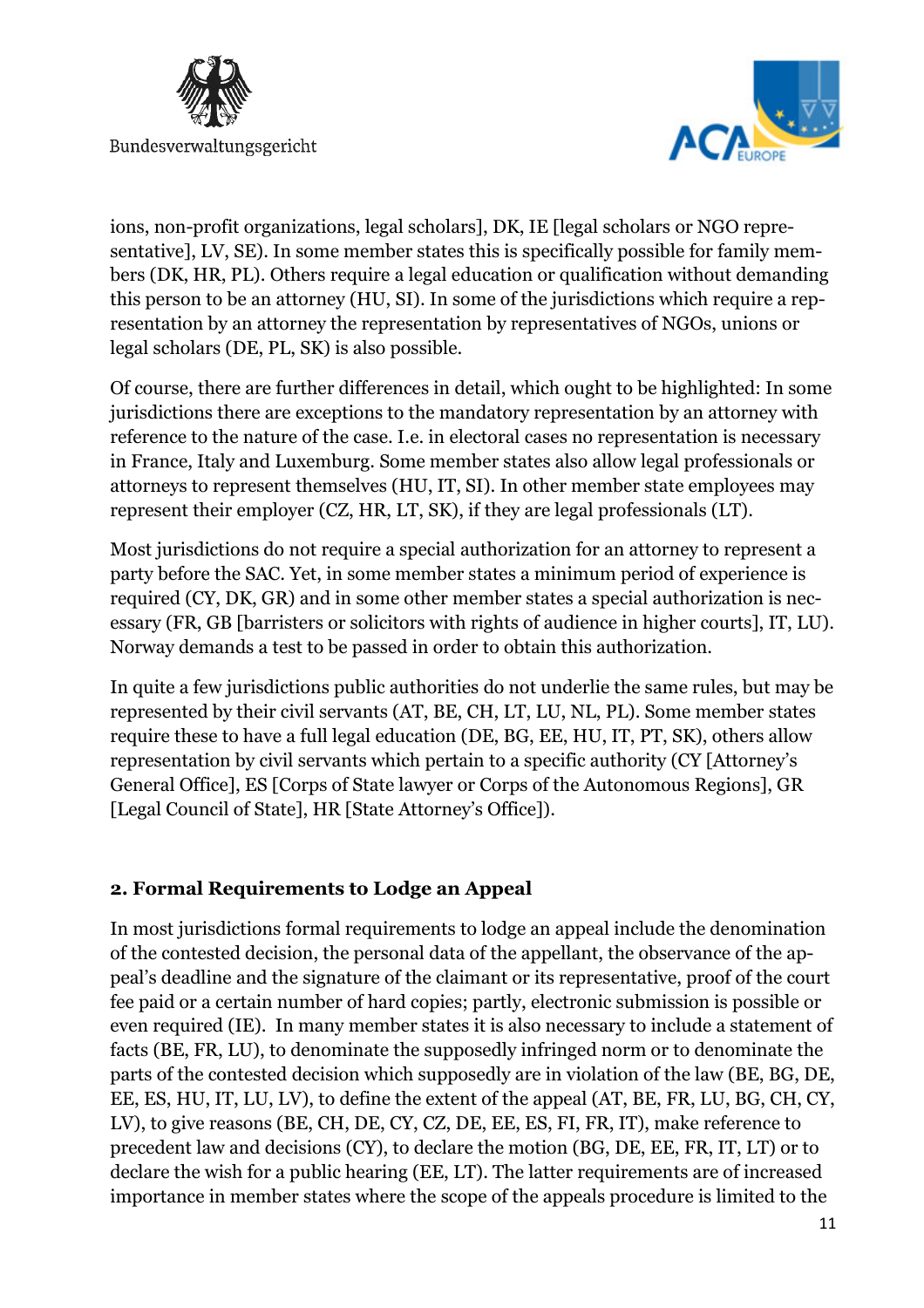



objections defined by the appellant (see below). In some member states, especially (but not only) those who have a procedure of granting leave to appeal it may be necessary to argue the general importance of the case etc. (DE, ES, GB, HU, LV).

As to the question of a limited scope of the appeals procedure there are two large groups of member states. In one group the SAC will assess the case ex officio, not limited to the objections and the arguments of the appellant (DE, DK, EE, ES, FI, GB, GR, PT, SE). In another group the SAC is limited in just this way (AT, BE, CH, CY, CZ, FR, HR, HU, IT, LT, LU, NL, NO, PL, SI, SK). In France recent jurisprudence has softened this limitation by allowing to put legal arguments and motions into a hierarchical order. In Croatia the SAC may ex officio assess questions of nullity of an administrative decision or invalidity of an administrative contract. Furthermore, in most of these member states the SAC will consider some aspects ex officio which may be consolidated under the headline of public order (BE, BG, CY, CZ, FR, HU, IT, LT, LU, NL, PL). These circumstances comprise aspects as nullity, decision from an incompetent court or the infringement of rules considered of superior importance. In Ireland the SAC will only treat those questions which "can fairly be said to come within the ambit of the grounds on which leave to appeal is given" (likewise SI). Yet, these rules are not to be applied overly technically to avoid harsh results. The Netherlands have pointed out, that EU law does not automatically belong in this field of public order (unless prescribed otherwise by EU law). So, a relevant question of EU law may not be subject of a preliminary ruling procedure to the Court of Justice, if this question does not fall within the objections of the appellant (likewise PL).

### **3. Subjects and Objects of Appeal Procedures**

One can almost establish a general rule among the member states that every party of the court proceedings of the lower court which may be considered negatively affected by the decision of the lower court has – in persona – the right to appeal to the SAC (under the relevant formal and material conditions stipulated by the national law of court procedure). Corresponding remarks were made by almost all members (AT, BG, CH, CY, CZ, DE, EE, ES, FI, FR, GB, GR, HR, HU, IE, IT, LU, NL, PL, PT, SE, SI). The United Kingdom has pointed out that even the successful party may seize the Supreme Court to seek to uphold the decision on different grounds. In Finland the administrative authorities, party to the proceedings at the lower court, may only seize the SAC, if they are especially authorized by law. Austria and Greece also provide for the possibility of the competent minister to seize the SAC.

In member states which know more than two instances appeal to the SAC is usually only possible against decisions of the administrative court of appeal/the higher administra-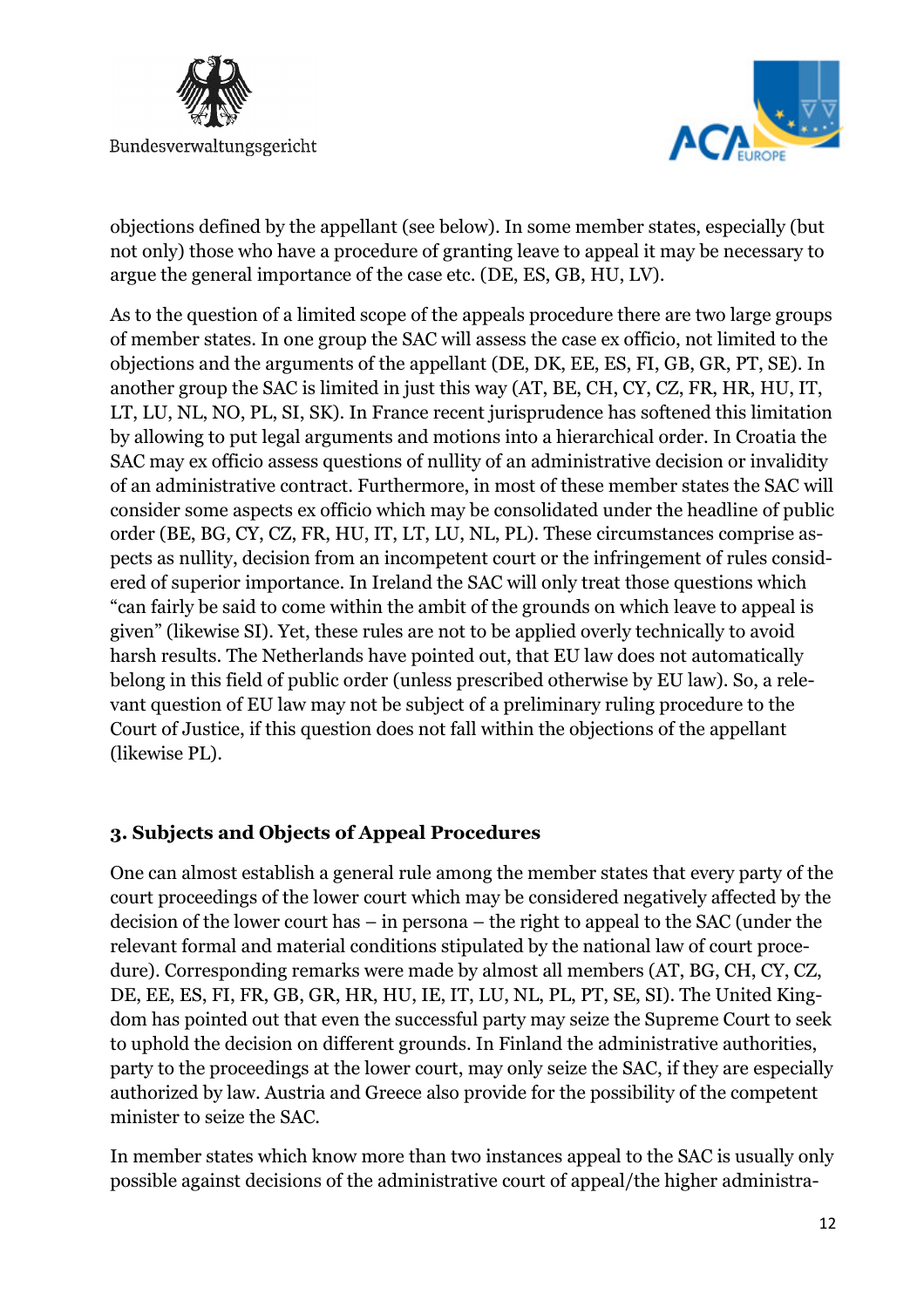



tive court. Yet, some jurisdictions provide for a "fast track" appeal, a so-called "leapfrog", directly from the administrative court of first instance to the SAC under certain circumstances (see below, 4. e). Latvia and Serbia have a diversified system in which – according to material law – the SAC or alternatively the administrative court of appeal may be seized.

Most member states exclude certain types of decisions or decisions in certain fields of law from an appeal to the SAC. No such exceptions are made in France, Ireland and Italy. Quite a few jurisdictions provide for exceptions which concern preliminary decisions of the lower courts (AT, DE, EE, GR, HU, LU, NL, partly also in CY, FI, NO, PL). In Switzerland preliminary decisions cannot be subject to an appeal to the SAC unless a breach of constitutional law is alleged. Further exceptions are made with reference to court orders which do not constitute a final decision, but which (mostly) concern procedural aspects (AT, CH, DE, EE, SE, partly PL). In Croatia, Hungary and Slovenia these prejudicial questions may be part of a separate appeal to the SAC where the law provides for this. Austria and Estonia mention the faculty of parties to waive the right of an appeal, which – if valid – renders an appeal inadmissible.

Some jurisdictions exclude or delimit the access to the SAC concerning certain fields of law, such as immigration/asylum law (DE, LU, NL, SE), the emergency placement of a child (FI) or the deferral of an enforcement measure (RS). In the Czech Republic an appeal to the SAC is excluded against a further judgment of the lower administrative court, if the earlier judgment of this court had already been quashed by the SAC and the appellant does not allege that the further judgment does not comply with this decision of the SAC. Likewise, in Croatia the appeal is excluded against a decision of the administrative court, which quashes the administrative decision and sends the matter back to the administrative authority in order for it to issue a new decision. In the Netherlands an appeal to the SAC is excluded if the lower court decides that the outcome of the case is "manifestly clear". In this case there is only recourse to another chamber of the same administrative court. Bulgaria has explained that due to recent legislation (valid from 1 January 2019) wide fields of law are excluded from an appeal to the SAC. A case against this legislation is pending at the constitutional court.

### **4. Filter Systems**

Filter systems aim at reducing the case load of the SAC and at finding a way of identifying certain "worthy" cases for the appeal's procedure before the SAC. Apart from this, an appeal in all member states has to meet certain formal requirements of admissibility (recevabilitée), which are not the object of the questions about filter systems.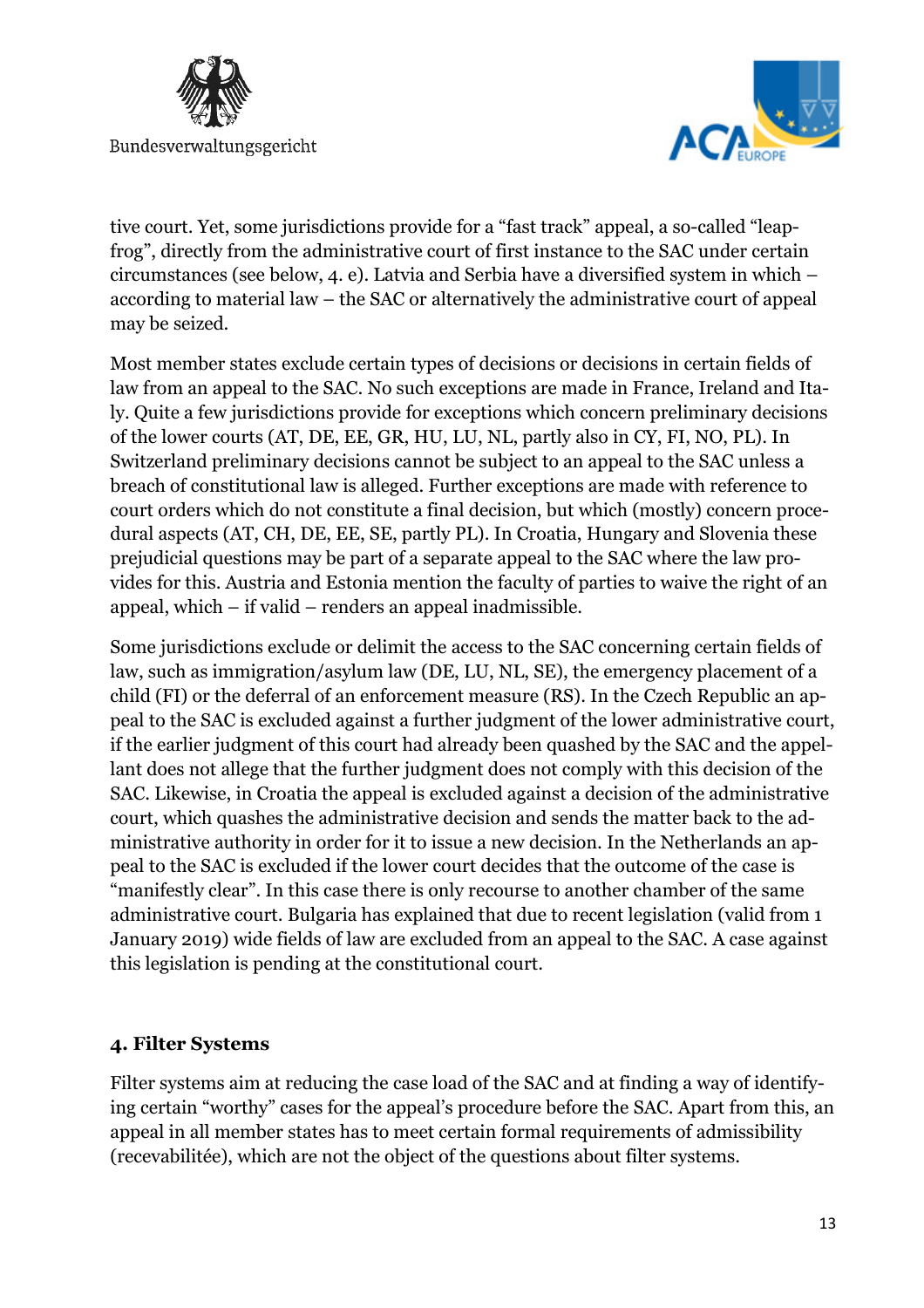



#### **a) Filter System, Yes or No**

A majority of member states has introduced a filter system in form of a preliminary proceeding, in which a decision is met about granting or rejecting leave to appeal (AT, BE, DK, DE, EE, ES, FI [partly: the general rule of no filter is contradicted by special legislation which assigns about 75 % of cases to a filter system], FR, GB, GR, HR, IE, LV, NO, PT, SE, SI [in appeals concerning matters of law only]). In contrast, a strong minority of jurisdiction has no such filter system (BG, CH, CY [as a constitutional right to an appeal], CZ [with an exception concerning cases of international protection], HU, IT, LT, LU, NL, PL, RS [there is no appeal procedure], SK).

Yet, in some member states which do not apply a filter system similar prerequisites as in the filter systems of other member states (see below) will be scrutinized and be relevant for the success of the appeal: I. e. in Hungary the alleged violation affecting the merits of the appeal's case is justified, if a decision by the Curia (SAC) ensures the uniform jurisprudence, if the matter has a special weight of social significance, if the matter has to be referred to the Court of Justice of the European Union or if there is a case of deviation from the jurisprudence of the Curia. These matters are not subject to a preliminary proceeding, but part of the appeals procedure.

# **b) Material Criteria for Leave to Appeal**

Material criteria or grounds for a leave to appeal vary in wording, but may be comprised in several groups. In quite a few jurisdictions the uniform application and interpretation of the law are functions of the SAC which also give reasons for a leave to appeal. Within this category may be considered: legal questions of "fundamental importance", "general public importance", "important legal questions", a "bearing beyond the present case" or "matters of principle" (AT, DE, DK, GB, IE, NO, PT, SE, SI), deviation from the jurisprudence of the SAC (AT, DE, GR), a lack of relevant case law concerning the question at stake (AT, GR), the "objective interest in resolving a cassation appeal on the issue in order to develop case law" (ES) and expressly the uniformity of the law (FI). Another group of reasons concerns the correctness of the lower court's decision and has thus an orientation towards the single case, whereas the former categories concerned questions of general importance. Therefore, reasons to grant leave to appeal are the incorrect application of substantive law (EE, FI, LV) or a grave factual or legal mistake (SE). In Ireland a leave to appeal may also be granted "in the interests of justice". Finally, the incorrect conduct of forensic procedure may lead to a leave for appeal (DE, EE, LV).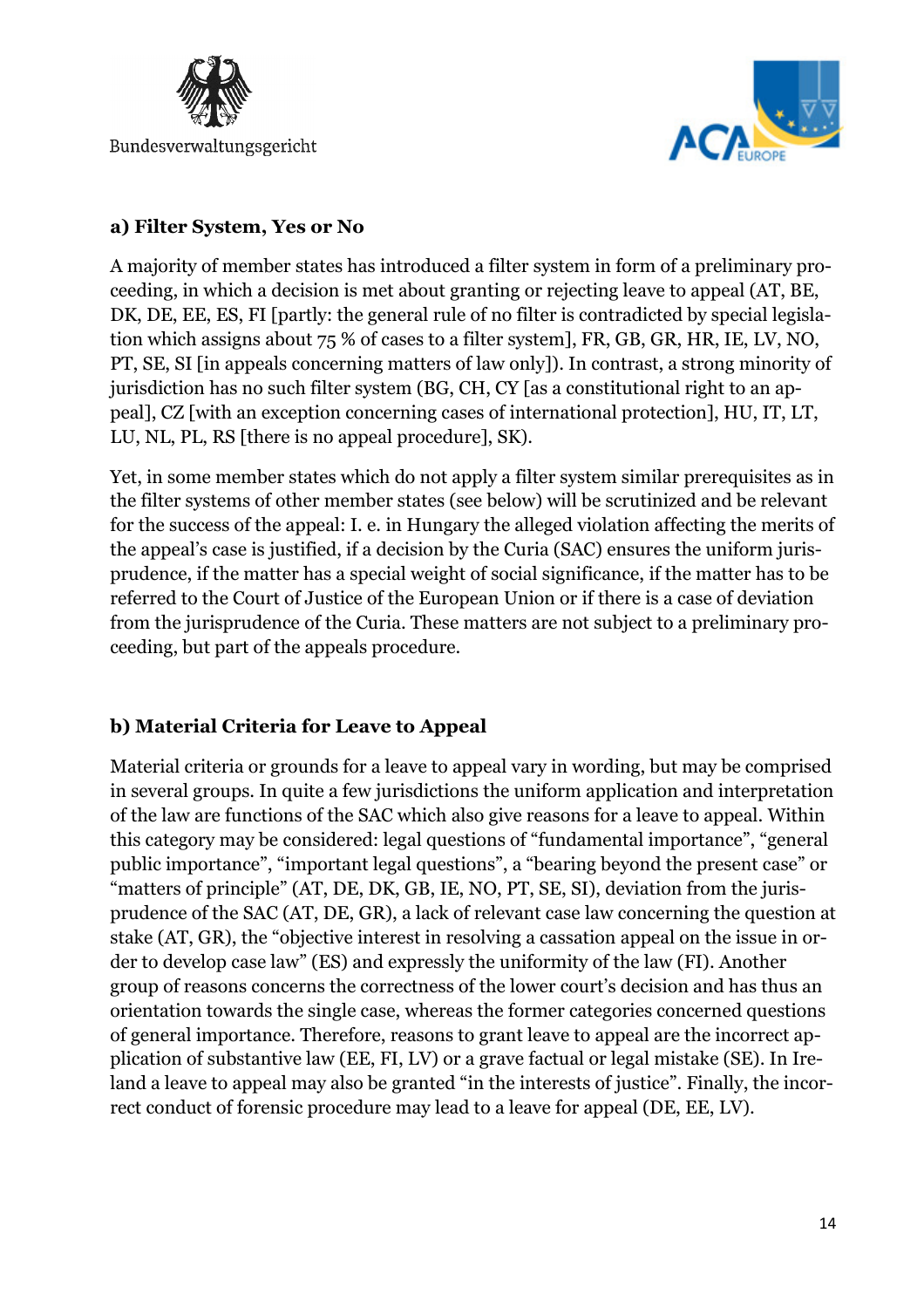



### **c) Competence to Grant or Reject Leave to Appeal**

In a majority of jurisdictions the decision of granting or rejecting leave to appeal is met by the SAC itself (DE, EE, FR, GB, GR, HR, IE, LV, PT, SE, SI). In some of these jurisdictions this decision may be met by either the SAC or by the administrative court the decision of which is challenged (DE, GB). The United Kingdom has pointed out that such a decision by a lower court is possible, but unusual. Furthermore the decision of granting or rejecting leave to appeal can be met by the lower courts in Austria and Croatia. It appears that only in Germany a decision by a lower court, granting leave to appeal is binding on the SAC. In contrast, Austria, Croatia, Spain and Portugal have pointed out that such a decision can be overruled by the SAC. In Germany only a negative decision by the lower court can be overruled by the SAC in a complaint procedure. In Denmark and Norway there are special organs within the SAC which decide on the question of granting or rejecting leave to appeal, the Appeals Permission Board (DK) and the Appeals Selection Committee (NO).

Some members pointed out that in their jurisdiction the decision about granting leave to appeal is met in a written procedure (AT, DE, EE, IE). In Finland this decision is taken together with the decision on the merits of the case.

It is worthwhile noting – although this was not explicitly asked for – that some members made mention of who was competent to decide on an application for leave to appeal. Whereas in Germany this decision is met by the same panel (Senat) which, once leave is granted, will sit over the case on the merits, in some jurisdictions there is a different allocation of competences. Special organs in Denmark and Norway have already been mentioned. Additionally, in Spain the decision on applications to leave to appeal is always met by the first section of the third chamber (competent of administrative law), whereas in the case of granting leave, the matter will be transferred to the section in charge of prosecuting the case. In Finland and in Germany the panel to decide about an application for leave to appeal consists of three judges, whereas the regular composition is five judges. In Sweden the decision to grant leave to appeal is taken by a panel of three judges, whereas a rejecting decision may be taken by a single judge in the simplest cases. In Estonia, in Portugal and in the United Kingdom the panel deciding about granting or rejecting leave to appeal is composed of three judges, which belong to the group of the most experienced judges of the administrative section of the Supreme Court (PT). In Ireland applications for leave to appeal are considered by the Court consisting of at least three judges. In France the president of the competent chamber of the Council of State is competent of rejecting an application for leave to appeal (which can only be granted in cassation procedures). The granting of leave to appeal, in contrast, is done by the chamber competent to consider the case on the merits. In Greece the decision is met in a written procedure by a panel consisting of one or three judges, as determined by the president. This decision can be challenged before the court. Yet, if the party loses again, it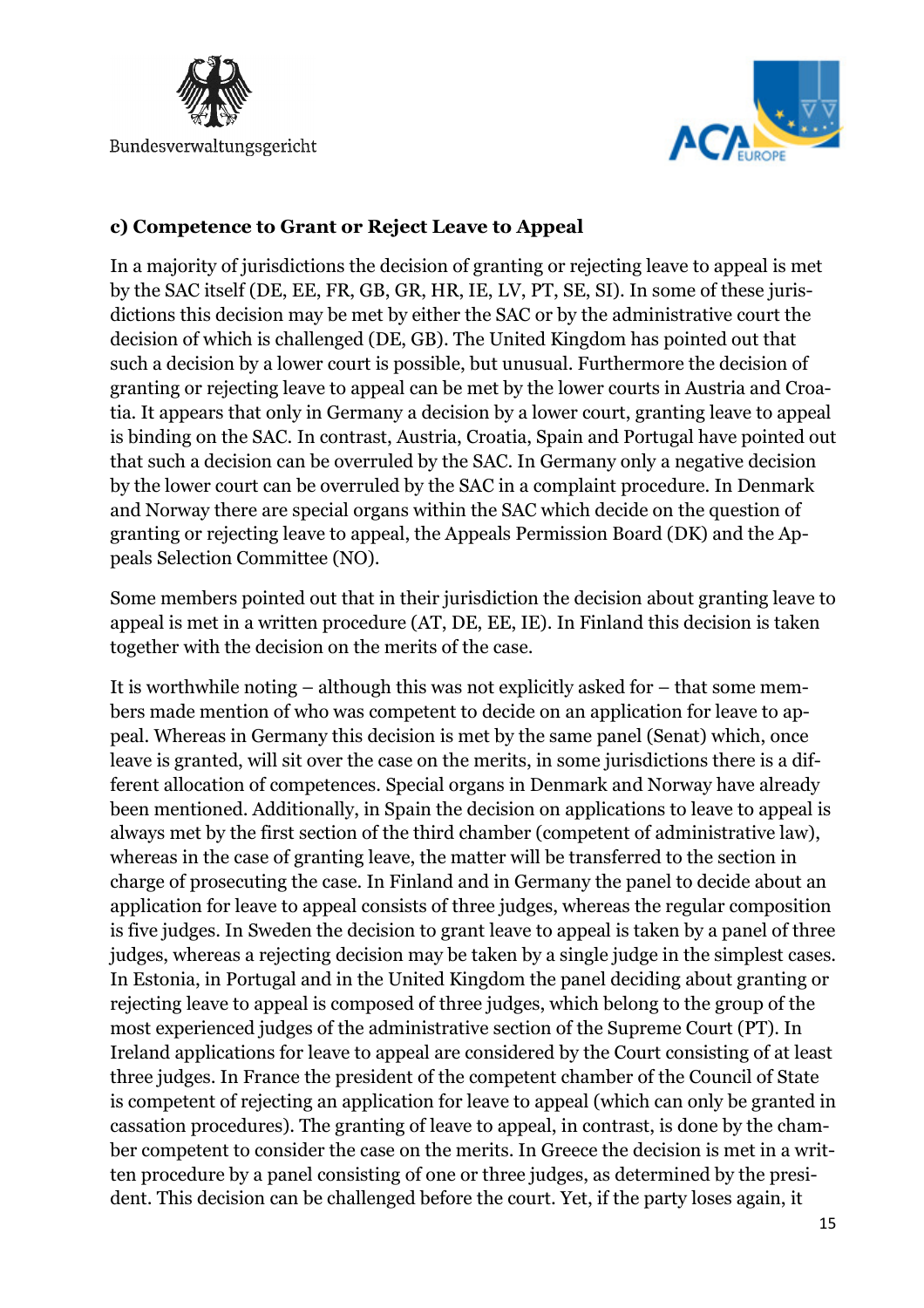

will be charged with triple court fees. In Latvia a panel of three judges designated to this purpose by internal court rules is competent of deciding about the application of leave to appeal.

# **d) Exceptions to the Rule**

One group of jurisdictions is not familiar with exceptions to the above described filter systems (expressly so: AT, DK, EE, ES, FR, HR, SI). In other jurisdictions there are stricter or more generous rules in some areas. Stricter rules apply e.g. to immigration and or asylum law in Belgium, in the Czech Republic and in the Netherlands (which generally does not have a filter system). In Portugal the filter system is not applied and the access to the Supreme Court is thus more generous, in cases concerning public employment, public education or social protection.

### **e) Leap-frog Procedure**

Some jurisdictions are also familiar with so-called leap-frog proceedings (DE, ES, FI, FR, HU, IE, LV, PT). These are proceedings which apply in jurisdictions which have at least three instances and which allow a leap from the first instance directly to the SAC. Some jurisdictions provide for a leap-frog procedure in certain fields of law: Such a procedure is known in Finland in the field of tax law, in Hungary in labour law and in Latvia in public procurement cases. France provides a leap-frog procedure in several fields of law, although the total number of cases has been relatively low (21 in 2017, 19 in 2016, 74 in 2015 and 288 in 2014 – the year of municipal and regional elections). Among the relevant fields of law are parts of social and labour law, communal taxes, driving licenses etc.).

Other jurisdictions are open to leap-frog procedures according to abstract criteria: In Ireland e.g. this procedure may apply to cases of general public importance or in the interestof justice. Germany allows for such a procedure, if the court of first instance admits it and both parties agree and only questions of law are being raised before the SAC. In Portugal the leap-frog procedure is open to cases which have a value of at least 500,000  $\epsilon$  and which only concern questions of law.

# **f) Quotas of Success**

The quotas of success of applications to grant leave to appeal, as far as given, vary from 1 to 62 %. They are displayed in the following table: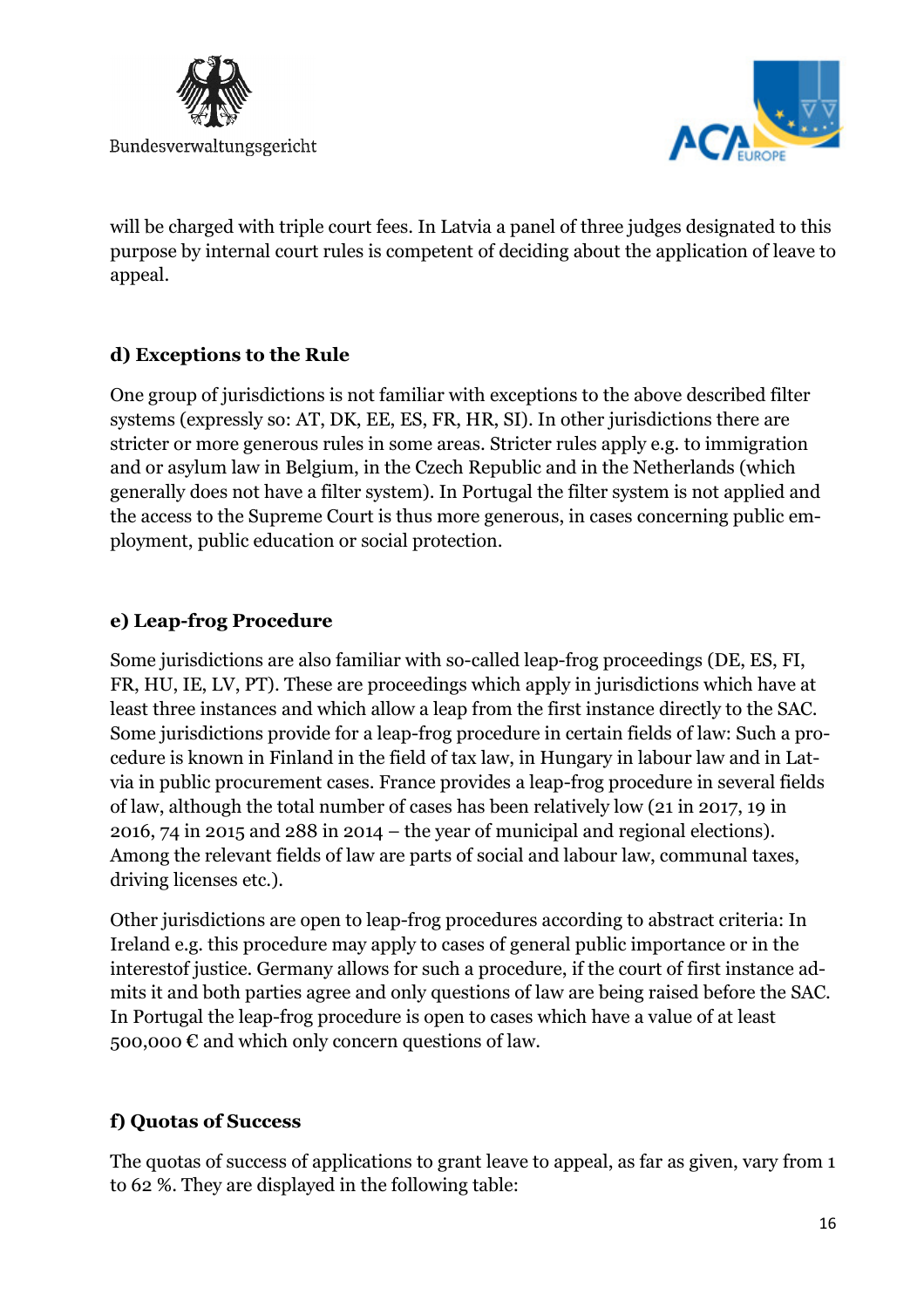



| <b>Jurisdiction</b>   | Leave to Appeal Granted (in %) |
|-----------------------|--------------------------------|
| Sweden                | $1 - 2$                        |
| Estonia               | 10                             |
| Norway                | $10-14$                        |
| Finland               | $10 - 20$                      |
| Germany               | 15                             |
| Denmark               | 17                             |
| <b>Czech Republic</b> | 20                             |
| Spain                 | 20-30                          |
| France (cassations)   | 25                             |
| <b>Great Britain</b>  | 33                             |
| Ireland               | 37                             |
| Latvia                | 40                             |
| Portugal              | 40                             |
| Bulgaria              | 62                             |

### **5. Factual Filters in Jurisprudence**

To most jurisdictions the question whether factual filters have been established by jurisprudence in the absence of a filter system was not applicable (AT, BE, DE, DK, EE, ES, FI, FR, GB, GR, HR, IE, LV, NO, PT, SE, SI). Even among those members whose jurisdiction does not have a filter system as scrutinized in question 4 the majority gave a negative answer (BG, CZ, LT, PL, SK). Hungary and Italy pointed out, that factual filters in form of requirements of admissibility were not established by jurisprudence, but by the law. Next to general prerequisites of admissibility Switzerland pointed out that a simplified procedure would be applied, if the appeal was manifestly inadmissible, insufficiently motivated or abusive. In this case the president of the court can decide by himor herself. Abusiveness is also a category in Cyprus and the Netherlands. Statistically in a single digit number of cases Luxemburg knows the nullity of an appeal, if the other parties are not correctly notified of the appeal.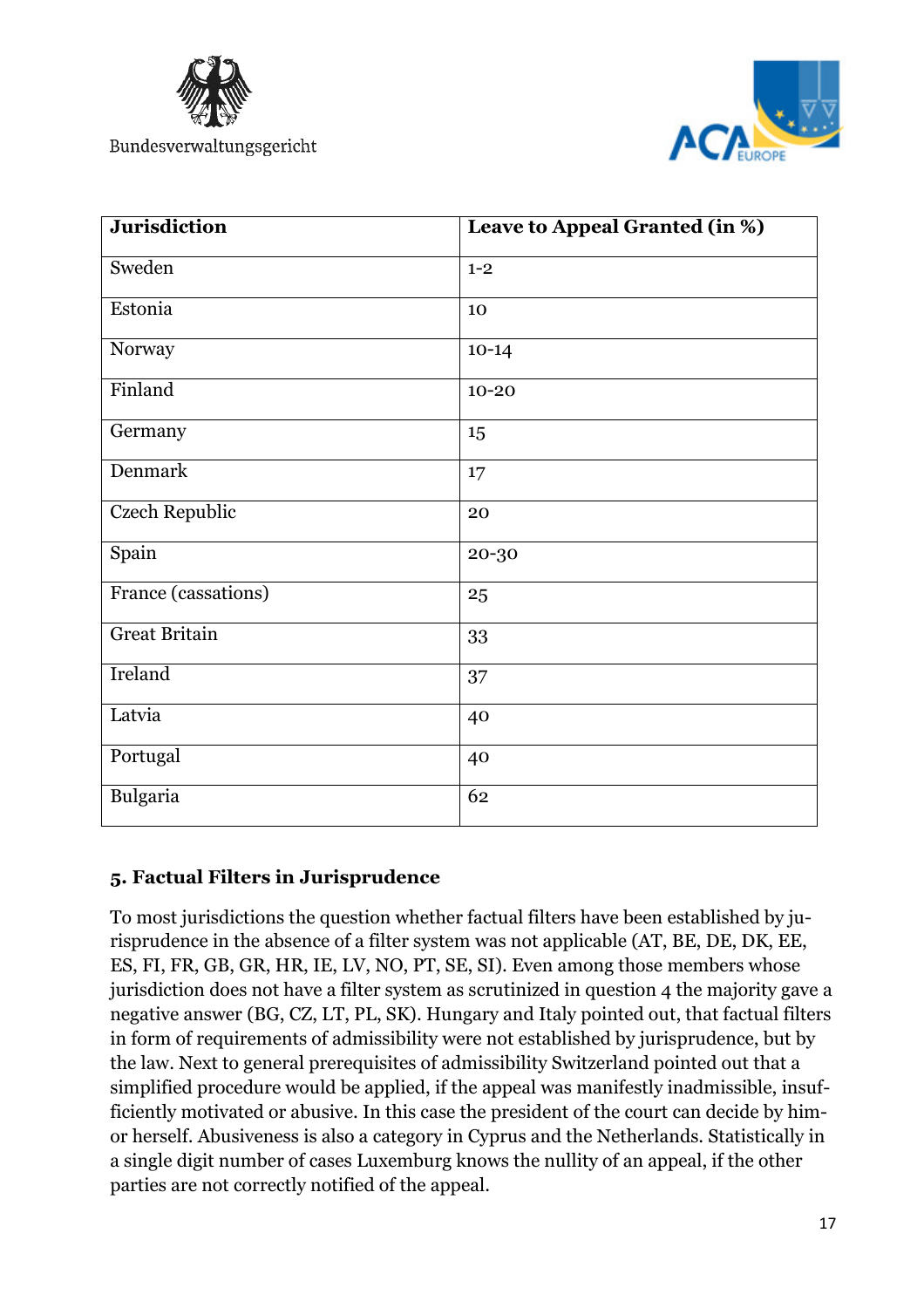



### **6. Relation of Filters to the Functions of the SAC**

As far as the relation of the functions of the SAC and relevant filter systems have been treated in the members' contributions there seems to be a more or less unanimous emphasis of the superior function of the unification of the law. This thought is expressed in many ways when members stress the unification of the law (DE, EE, LV, SI), the necessity of giving guidance to the lower courts (PT, SE), the further development of the law (DE, EE, LV, NO), the fundamental importance of a legal question (GB, NO) or the grand lines of jurisprudence (FR). While these aspects describe the exigencies of functions of a higher order, taking into view the whole legal system rather than the single case, there is no denial that every court's mode of operation is based on single cases. So, Latvia found the adequate description by stating that the filter system enables the SAC to balance the function of unifying the law with the function of granting single case justice. Another point was made by only one member, yet it may apply to more: Finland pointed out that the filter system is an effective direction of the resources of the SAC.

### **7. Constitutional Appeals Provisions**

The right to an appeals procedure is guaranteed in the constitutions of Bulgaria, Cyprus, Estonia, Finland, Greece, Croatia, Hungary, Ireland, Italy, Latvia, Poland and Slovenia. Whereas this right to an appeal amounts to an individual right of the complainant, the constitutions of other jurisdictions only provide for an institutional guarantee of an appeals court (AT, BG, CZ, DE, LT, LU, NO, PT, SE). Belgium and the Czech Republic only know the right to an appeal in civil (BE) or penal (CZ) courts. Among those jurisdictions Austria, Belgium, Italy, Portugal and Sweden have expressly stated that their constitutions contain no further regulations about the appeal procedure. In Ireland next to the appellate court structure the threshold of the granting leave to appeal also forms part of the constitution. According to Greek constitutional law the constitutionally guaranteed right to an appeal may be modified, but not abolished by law (likewise Croatia and Poland). The constitutions of Switzerland, Germany, Denmark, Spain, France, Great Britain, Lithuania, the Netherlands, Serbia and Slovakia make no mention of the right to appeal or the appellate procedure.

### **8. Public or Academic Debate**

There is a public or academic debate about the appeal's procedure in many jurisdictions. Apparently, the mainstream direction of discussion is towards a stricter access to an appeal's procedure. In this sense the appeal's procedure is presently being discussed in Switzerland and the Czech Republic. On the contrary, in Germany the discussion is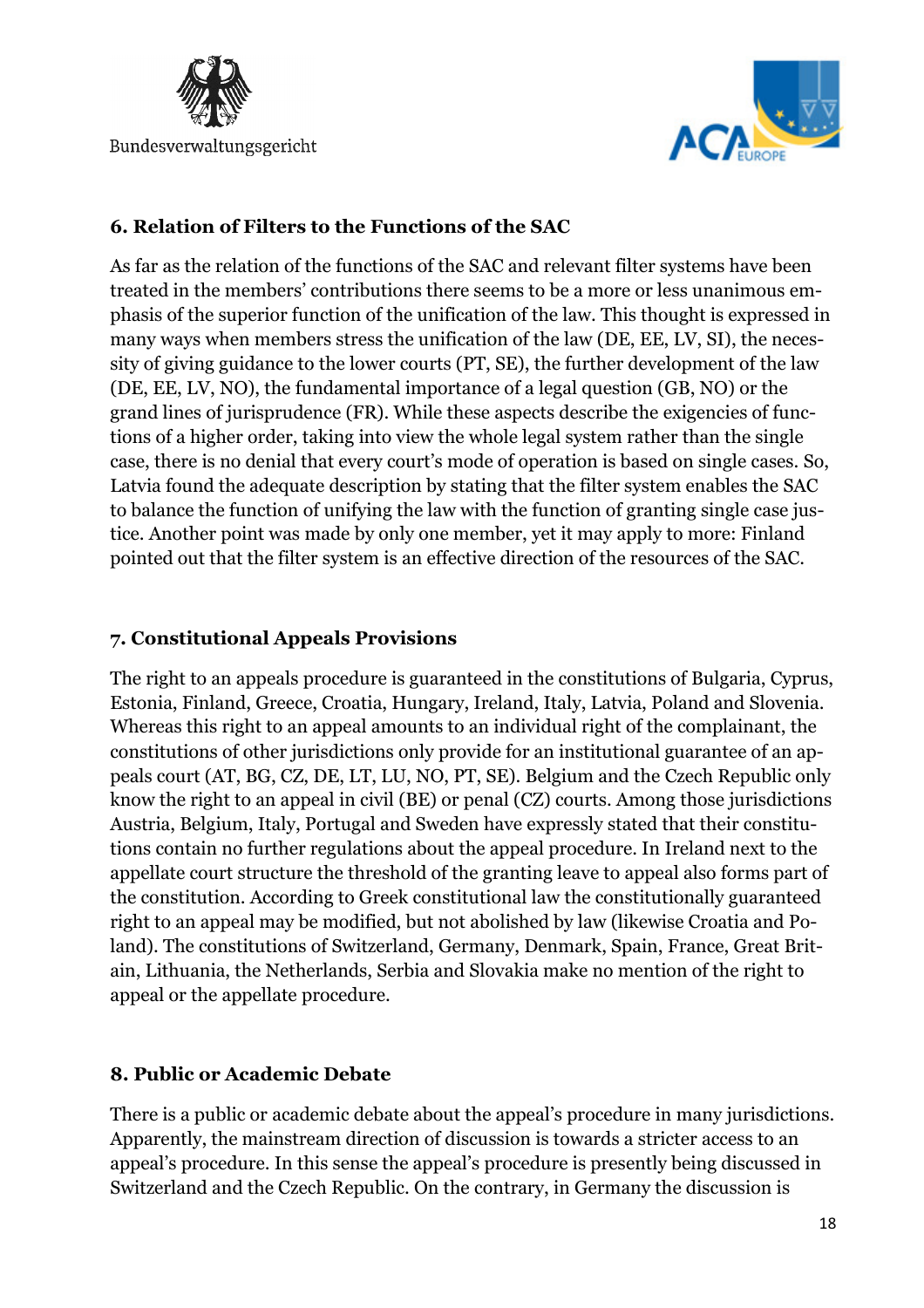



about loosening the very strict grip on the appeal's procedure applied to appeals to the higher administrative courts in cases of asylum and international protection with the object of producing more guiding and unifying jurisprudence in this field of law which currently has produced a rather scattered first instance jurisprudence. Estonia has just recently, in 2018, extended its filter system on "minor impingements". Spain is discussing the introduction of a general double hearing, thus consequently establishing a second instance before the cassation procedure. In Finland the extension of the request to leave to appeal as a general rule is under discussion. In France a discussion among academics and within the Cassation Court has led to a proposal to the Garde des Sceaux (Minister of Justice) introducing a filter system in civil cases. In Hungary a new and independent administrative court branch has just been established by law. It will be in force as of 1 January 2020. Details will be subject to legislation in 2019. In Lithuania new legislation concerning filters for the appeal's procedure is waiting for its adoption by parliament. In Latvia discussions have calmed down after introducing new filters in 2017. In the Netherlands there is a controversy in the academic world: One side proposes to establish a filter system in the Council of State in order to enable it to better fulfil the function of ensuring the uniform application of the law. The other side argues that restrictions to the appeal's procedure before the lower courts should be lifted, in order to improve single case justice. Finally, in Serbia the judicial system is currently in a reform process including the introduction of a two-tier administrative judiciary.

# *III. Implementation/Procedural Aspects*

# **1. SAC as Court of First Instance: Possible Contents of Decisions**

The question about possible contents of decisions as far as the SAC (also) serves as a court of first instance was not applicable to several members (AT, CH, CY, DK, EE, GB, IE, IT, NO). The Czech Republic only has a first instance competence in electoral matters and matters of political parties. Others pointed out that in this case the regular rules applied which were also applicable for administrative courts of first instance (DE, ES, LU [although in only very rare cases], PL).

The extent and diversity of possible decisions differ strongly between the scrutinized jurisdictions. It seems that the minimum standard of decision is the cassation of the administrative decision found in violation of the law. This form of decision is applicable in Belgium, Bulgaria, Germany, Spain, Finland, France, Greece, Croatia, Luxemburg, the Netherlands, Portugal, Sweden, Slovenia and Slovakia. Apart from administrative acts Lithuania elucidated its competence to declare the (un)lawfulness of regulatory acts and Ireland emphasized its competence to decide on the constitutionality of bills.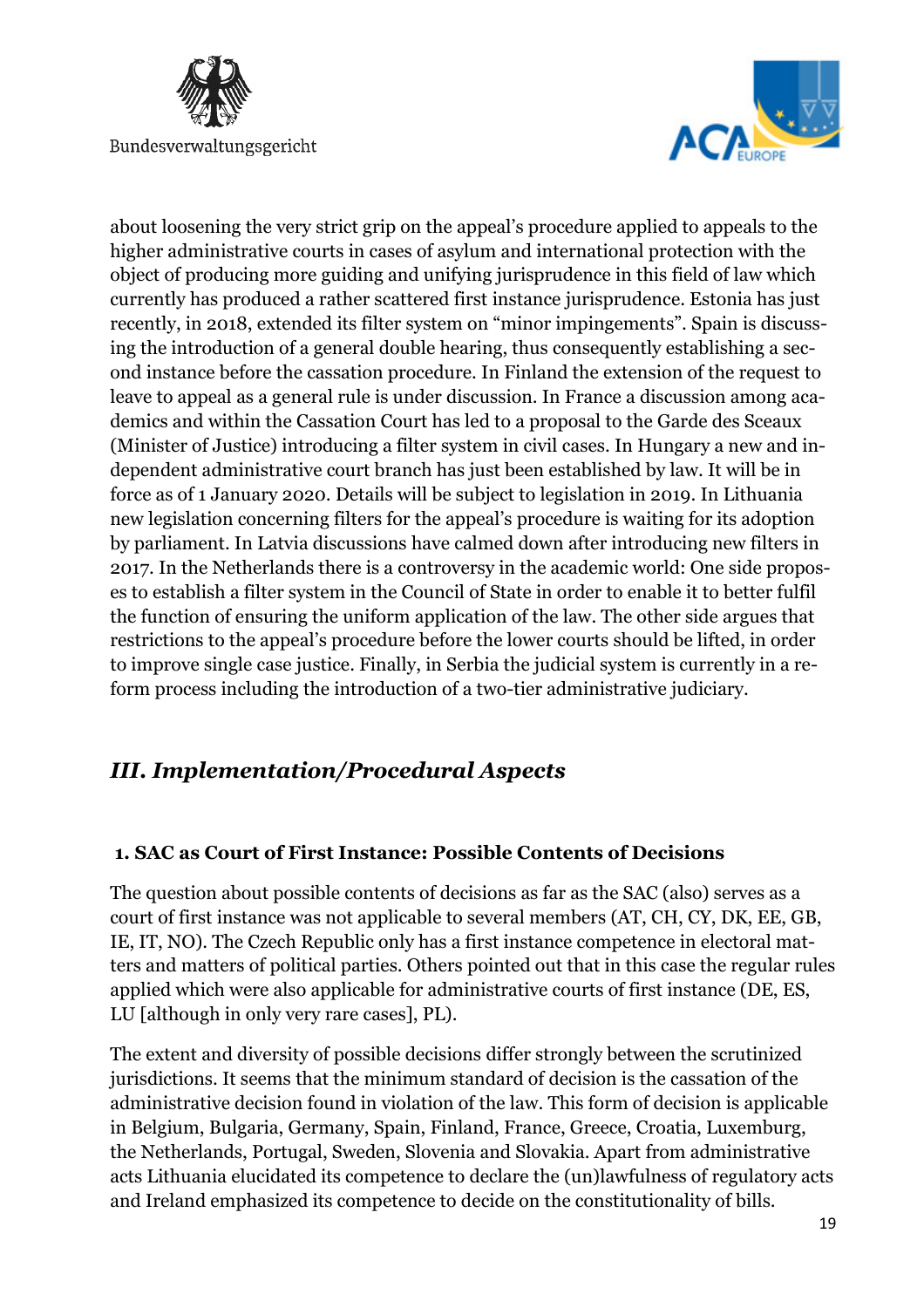



Further possibilities to decide as a first instance court are to oblige the administrative authority to issue a (new) administrative act (DE, ES, FI, GR, HR, LV, NL, PT, SE). While Germany explained that apart from discretionary decisions the court can precisely determine the content of the decision to be rendered by the administrative authority, Spain pointed out that courts cannot determine these specifications. In Germany, Spain, Finland, Greece, Croatia, the Netherlands and Portugal the court may also oblige the administrative authority to issue a new discretionary decision – without determining its content. Some SACs also have the competence to oblige the administrative authority to act in a certain way other than an administrative act (BE, BG, DE, ES, FI, FR, GR, HR, LV, NL), e.g. in form of omission, payments, indemnity (BE, FR, HR).

In only a minority of jurisdictions the SAC is also competent of issuing the administrative act itself (FR [a modified or a new administrative act], HR, LU [if provided for by law], NL, SE [in tax issues only], SI [including the decision about damages], SK). Only in the Netherlands this may also include the adoption of a discretionary decision by the court itself.

Greece explained that the SAC may determine the point in time from which an annulment becomes valid. This seems especially important in procedures which factually affect a large number of people (e.g. payment of government employees). The Hungarian Curia is mostly competent in first instance to decide on local government issues. In this context it my annul a local government's decree or authorize the competent control organ of a local government to adopt a local government decree, if the latter refused to do so itself.

The Dutch Council of State also disposes of great flexibility in deciding about a time limit for the administrative authority to adopt a certain decision, declaring that legal consequences of an illegal act remain in effect, providing for remedies or fixing the damages caused by illegal acts of the administrative authority.

### **2. SAC as Court of Appeal: Possible Contents of Decisions**

As far as the SAC serves as a court of appeal it seems to be its characteristic capacity to annul the decision of the lower court and remit the case back to this lower court (CH, CY, CZ, DE, EE, ES, FI, FR, GB, GR, HU, IE, IT, LT, LV, NL, NO, PL, PT, SE, SI, SK). Several members have pointed out that in such a case of cassation (Ireland has explained that the term "cassation" is not being used in the Anglo-Saxon legal tradition) the SAC may also decide the case itself within the margin the lower court had had (DE, FR, GB, IT, LT, LU, PL). It may be estimated that this applies to more jurisdictions, since this aspect was not explicitly asked for in the questionnaire and accordingly there was no direct need to present this information. In this context Spain has further ex-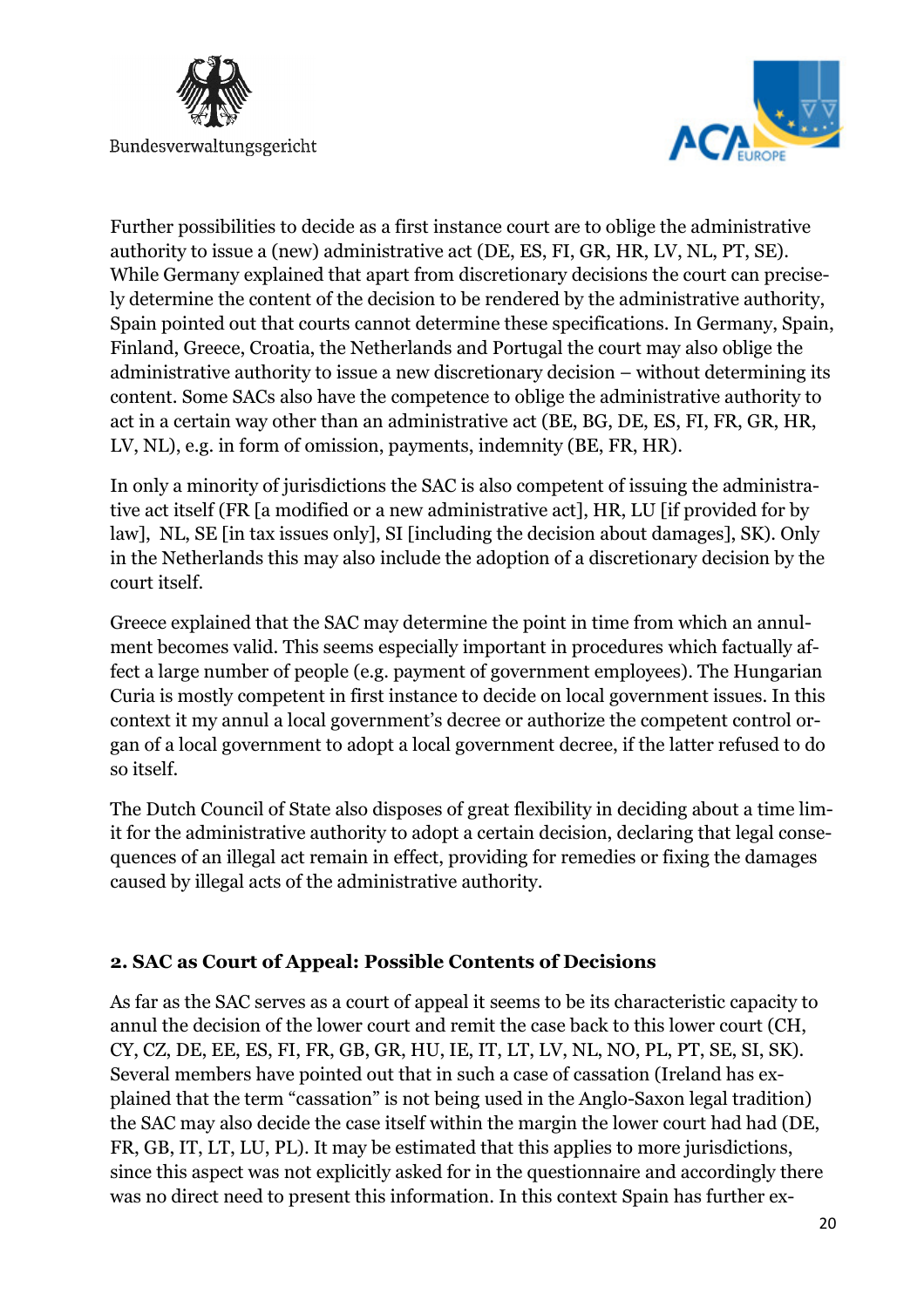



plained that the SAC can also order the undoing of false proceedings of lower instances. Germany and Estonia mentioned the possibility to annul the judgment of the higher administrative court and at the same time uphold the judgment of the first instance administrative court.

Similar to question III.1. many members have explained that the SAC is also competent to annul the administrative decision (BG, CH, CY, CZ, DE, DK, EE, ES, FI, BG, HR, HU, IE, IT, NL, NO, PT, SE, SK), and to oblige the administrative authority to issue an administrative act (AT, BG, CH, DE, DK, EE, ES, FI, BG, HR, HU, IE, IT, NL, SE), to issue a discretionary decision (CH, DE, DK, EE, ES, FI, GB, HR, HU, IE, IT, NL, SE) or to act in a certain way other than an administrative act (CH, CY, DE, DK, EE, ES, FI, BG, HR, HU, IE, IT, NL, SE). Much smaller is the number of SACs which are competent to issue the administrative act itself (AT, CH, CY [only in asylum and tax cases], DK, HR, HU [only in appeal not in review procedure], NL) or even to issue a discretionary decision itself (NL).

Several members have referred to the possibility of remitting the case to the constitutional court (DE, HR, HU, IT, LU, LV). Only in very few jurisdictions there is the possibility of giving (abstract) legal opinions or authoritative interpretations of the law (HU, PL). Great Britain is familiar with the concept of *obiter dicta*; yet, opinions and interpretations can only be given in a certain case. Next to this only Hungary provides for legal opinions – only in review procedures.

In a majority of jurisdictions the factual findings of the lower court are binding for the SAC (BG, CH, DE, EE, ES, FR, GB [unless "plainly wrong"], HR, IE, LT, LV, PL, PT, RS, SK). France has explained that (in rare cases) it can declare factual findings of the lower instance false. In Poland also the first instance court does not investigate the facts itself. It relies on the facts the administrative authority has collected in the files. Yet, it scrutinizes, if these facts have been lawfully determined. The binding effect may be void if the proceedings of the lower instance have been found unlawful by the SAC (BG, DE, EE, LV). Cyprus has pointed out that it is not bound by the findings, but still the SAC only treats questions of law; the court is not the decision maker. Greece, Hungary and Slovenia have elucidated that the binding effect exists in revision procedures only, not in appeals procedures.

No binding effect exists in the Czech Republic, in Finland, in Italy, in Luxemburg [depending on the kind of proceedings], the Netherlands and Sweden.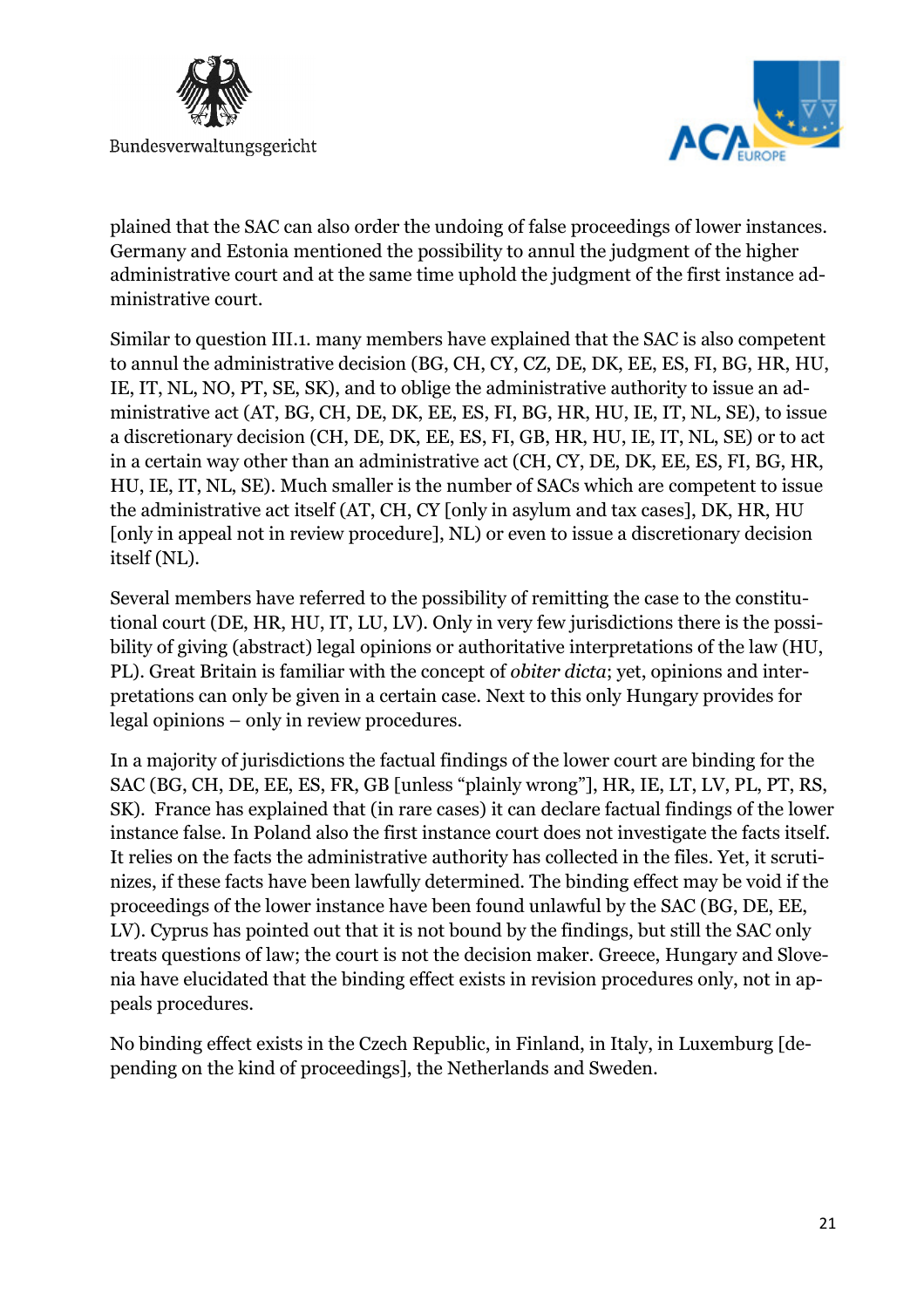



### **3. Procedural Rules for First Instance Cases at the SAC**

As far as the SACs also act as courts of first instance the procedural rules to be applied are in most cases the same as for the usual courts of first instance (BG, CZ, DE, ES, FI, FR, GR, HR, IT, LT, LV, NL, PT, SE, SI, SK), although in a number of these legal systems some specific regulations apply. In the Czech Republic the formal requirements may be higher, the time limits may be different and in electoral cases no legal representation is needed. Also in Slovenia there are special provisions for many cases of fistinstance decision-making of the SAC, like for electoral cases. In Greece there are certain differences like shorter deadlines in cases of provisional protection in asylum law and in certain cases of public procurement. In Lithuania in cases of review of the legality of certain regulatory administrative enactments written instead of oral proceedings are the general rule. The main differences consist of timeframes, too. In the Netherlands the time limits can also be shorter. Additionally, in certain cases about zoning plans parties may be obliged to state all grounds within the time limit of the appeal without being allowed to supplement them later. In Germany natural persons need legal representation before the SAC.

In Luxembourg the SAC has its own procedural rules that are applied in appeals cases and in first-instance cases. Nevertheless these are relatively parallel to the procedural rules of the first instance administrative court, although time limits might differ. In Ireland there are specific procedural rules set out in the constitution for the very rare cases of first-instance competences. Also in Hungry the procedural rules for the very specific competences of the SAC as a court of first instance are specific.

In Poland the procedural rules to be applied by the SAC depend on the subject matter. In cases about disputes over competence the provisions on the procedure before first instance courts are to be applied accordingly. For other cases there are specific procedural rules in specific legislation like the Election Code which provides for shorter time limits. In the case of appeals against resolutions of the National Council of the Judiciary concerning appointments as a judge to the Supreme Court the SAC has to apply the Civil Procedure Code, which might be of tremendous importance. It has to be remembered that the Supreme Court decides on the analogous disputes concerning the SAC.

# **4. Procedural Rules for Leave to Appeal**

As far as the legal systems of the members provide for a specific procedure of leave to appeal to the respective SAC, in many cases there are no different rules of procedure for this procedure of leave to appeal, or the leave is regarded as part of the same procedure (DK, ES, FI, GB, HU, LV, SE, SI).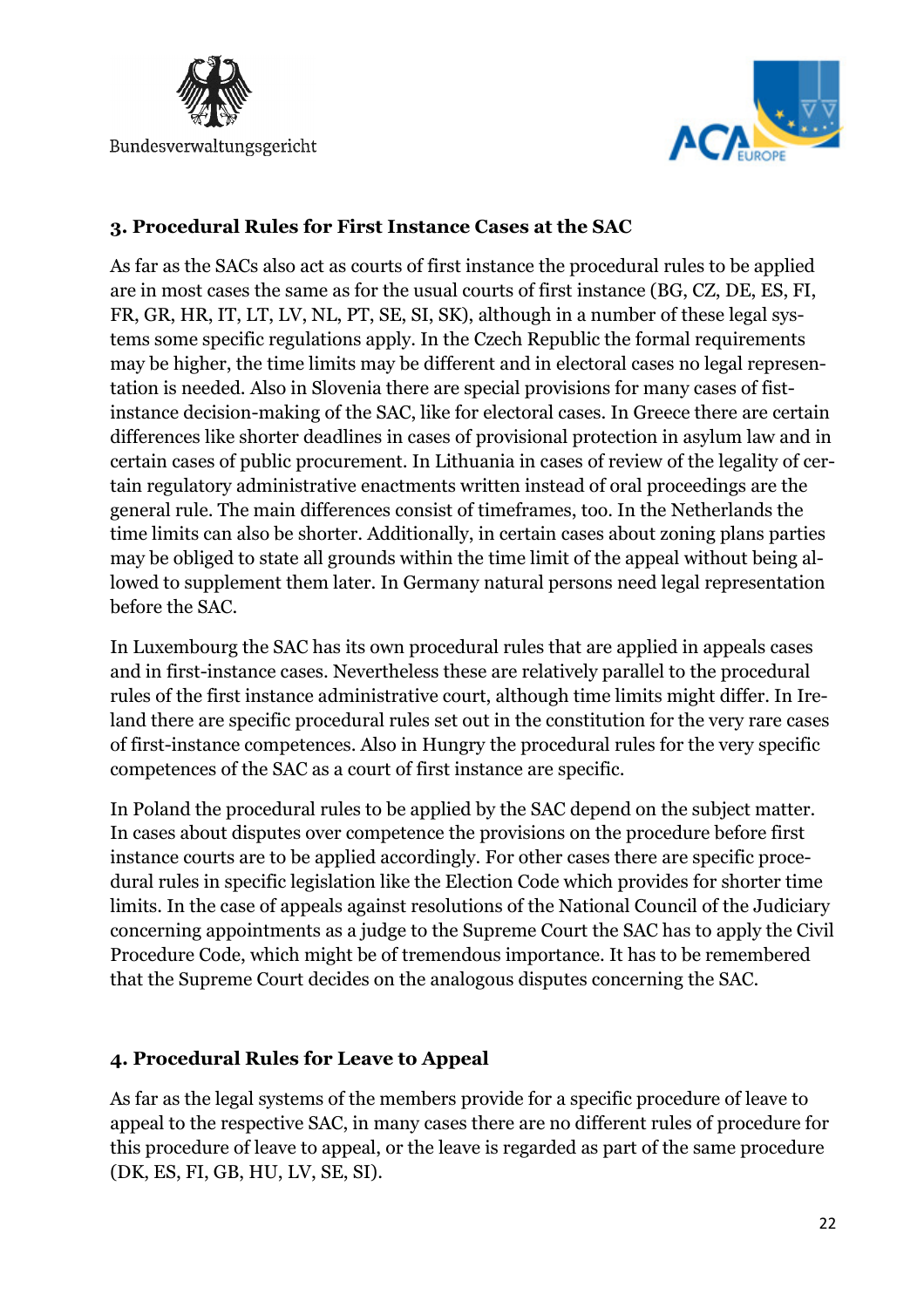



In some legal orders there are simplified rules of procedure in some respects. In Cyprus the SAC may strike out any appeal that appears to be *prima facie* frivolous without public hearing, whereas in general a public hearing is obligatory. Yet, in practice the *prima facie*-rule is not applied. In Switzerland (only in cases which do not contain a legal question of general interest) and in Germany the decision on leave to appeal is decided by three judges, whereas these SACs in general decide in panels of five judges. In Germany also the decision to grant leave to appeal, contrary to the decision on the admitted appeal, does not require an oral hearing. Additionally, the scope of review in the leave to appeal procedure is limited to the alleged reasons which have been brought forward. In France the leave to appeal procedure is not even considered contradictory. The appeal is not communicated to the other party and the SAC does not have to inform the appellant if it bases its decision (of non-admittance) on grounds of public order. Finally, this decision is only reasoned very shortly. Some separate rules exist in Austria and Bulgaria in regard to prompting the appellant to remove deficiencies in his appeal and, in case he fails to do so, to reject the appeal. In Bulgaria there are short time limits both for the court and the appellant provided for in the rules of procedure.

In the Czech Republic decisions of unacceptability of an appeal in a case concerning international protection must be voted unanimously by the chamber.

Separate rules for the procedure of admittance exist in Estonia in Ireland.

Lithuania remarks that since 2019 the admittance of appeal claims takes place in the courts of first instance.

### **5. Oral Hearings**

In a significant number of jurisdictions oral hearings are not required in appeals proceedings (CH, FI, HR, LT, PT, RS, SE). Denmark points out that the meetings of the Appeals Permission Board are not public. Similarly, in Norway the Appeals Selection Committee only conducts written hearings whereas there are oral hearings if leave to appeal is granted. A large number of legal systems differentiate in a similar way in regard to the requirements of oral hearings between the admittance procedure and the procedure of the admitted appeal. In several legal systems there is no oral hearing in the procedure of admittance, whereas in the procedure of the admitted appeal the conduction of an oral hearing is in the discretion of the court (CZ, EE, ES, LV). In Slovenia there are no oral hearings in the procedure of granting leave to revision, whereas in the procedure of the admitted revision (only on points of law) the court may call a public hearing. Yet, in practice the court usually decides in closed sessions. In appeals (also on facts) the court may render its decision with an appellate hearing if evidence is to be presented again or if new facts should be established. In Germany the procedure of ad-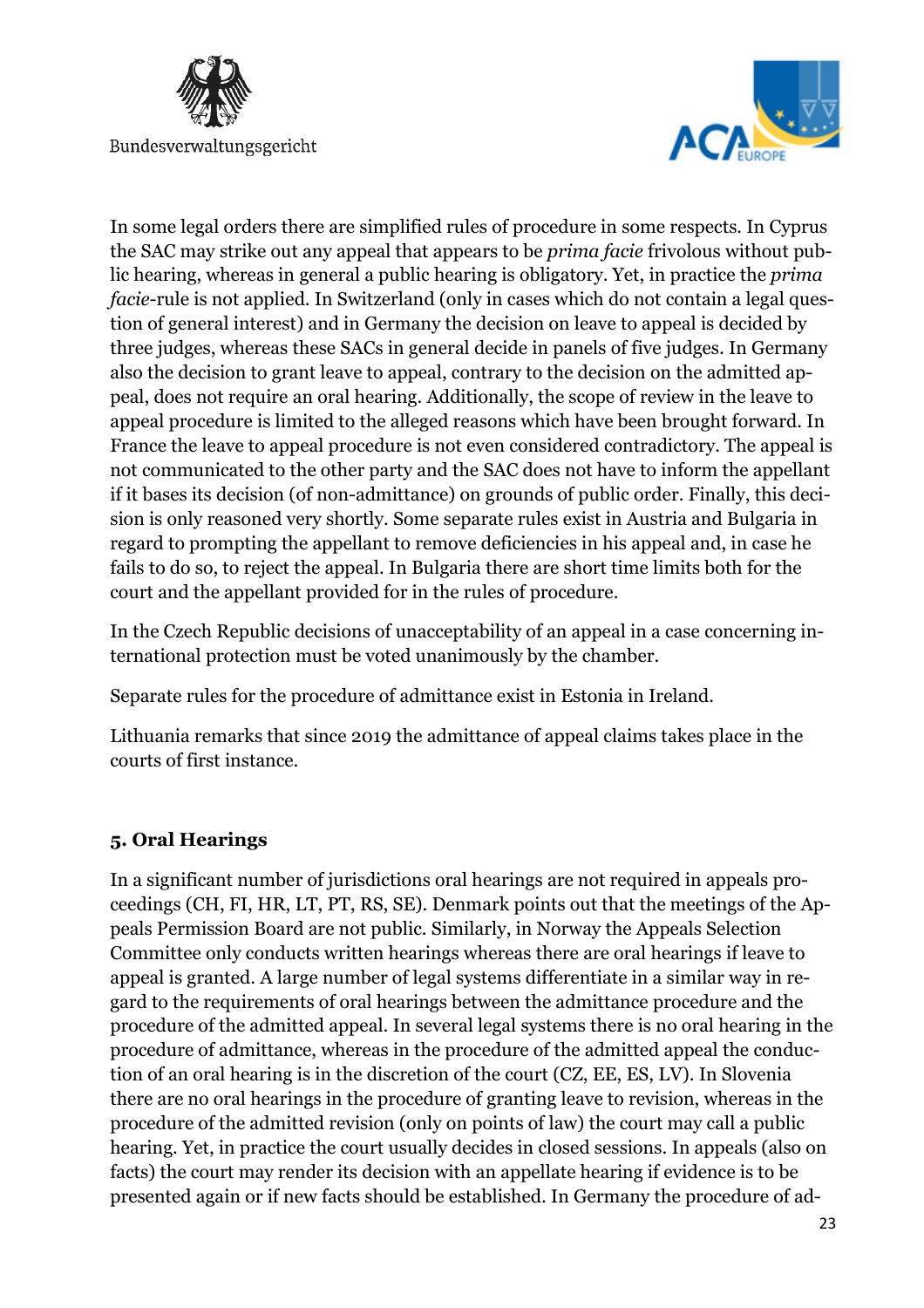



mittance does not require an oral hearing, but the procedure of the admitted appeal does, although the parties can waive it, if both do so. In Cyprus and in Poland there is no procedure of admittance. An oral hearing is obligatory for all court decision-making, although in Poland the parties can waive the oral hearing. Also in Luxembourg as a general rule in all cases an oral hearing is held for the parties to plead, supplement their written allegations and to answer questions the court may have, although the procedure is essentially a written one. In contrast in Bulgaria the court has closed meetings, unless it orders otherwise. Comparably in Switzerland there is usually no oral hearing, unless a judge demands so or if there is no unanimity in the judges' vote. In Austria, once the preliminary proceeding has terminated an oral hearing is to be held if requested and none of the (many) exceptions apply. On the other hand the court can decide to have an oral hearing. In Ireland the determination of applications for leave to appeal is based rather on written submissions than on oral hearings, unless the court decides that an oral hearing is necessary. The constitutional requirement that justice shall be administered in public is met by publishing the application for leave, the respondent's notice and the determination of the court. Similarly, in the United Kingdom the permission to appeal applications are usually decided without oral hearing. Only in a small number they are dealt with orally, for example if they raise a possibility of a reference to the ECJ or are exceptionally sensitive. The substantive appeals are always decided after an oral hearing. In France finally the question whether an oral hearing is held depends on the stage of the procedure: the admittance can be refused in the form of an order by the president of the chamber which is done without public hearing or in a judgement after conclusions of the rapporteur public and public hearing.

### **6. Binding Effect in Subsequent Cases of Lower Courts and of the SAC**

In most jurisdictions the decisions of the SAC in general have no binding effect by law upon lower courts (AT, BE, BG, CH, CZ, DK, DE, EE, ES, FI, FR, HR, IT, LU, LV, PL, PT, RS, SE, SI, SK), although some exceptions have been reported. These apply in those jurisdictions in which a case can be remitted to lower court for a further decision after a cassation/revision decision of the SAC (AT, DE, IT, LV). In Poland the SAC does not only have the possibility to make judgements in concrete cases, but also to adopt uniformity resolutions, both abstract and concrete, which are binding for all lower courts. Abstract uniformity resolutions are to clarify legal provisions whose application have caused disparities in the jurisprudence. They are delivered on request of specified public actors like the President of the SAC or the Public Prosecutor General without a specific link to a concrete case. In contrast, concrete uniformity decisions are to clarify legal issues that raise considerable doubt in the context of a pending case on the request of the panel handling this case. In Greece a decision is binding on lower courts in specific cases, especially when the Special Highest Court declares a statute to be unconstitutional.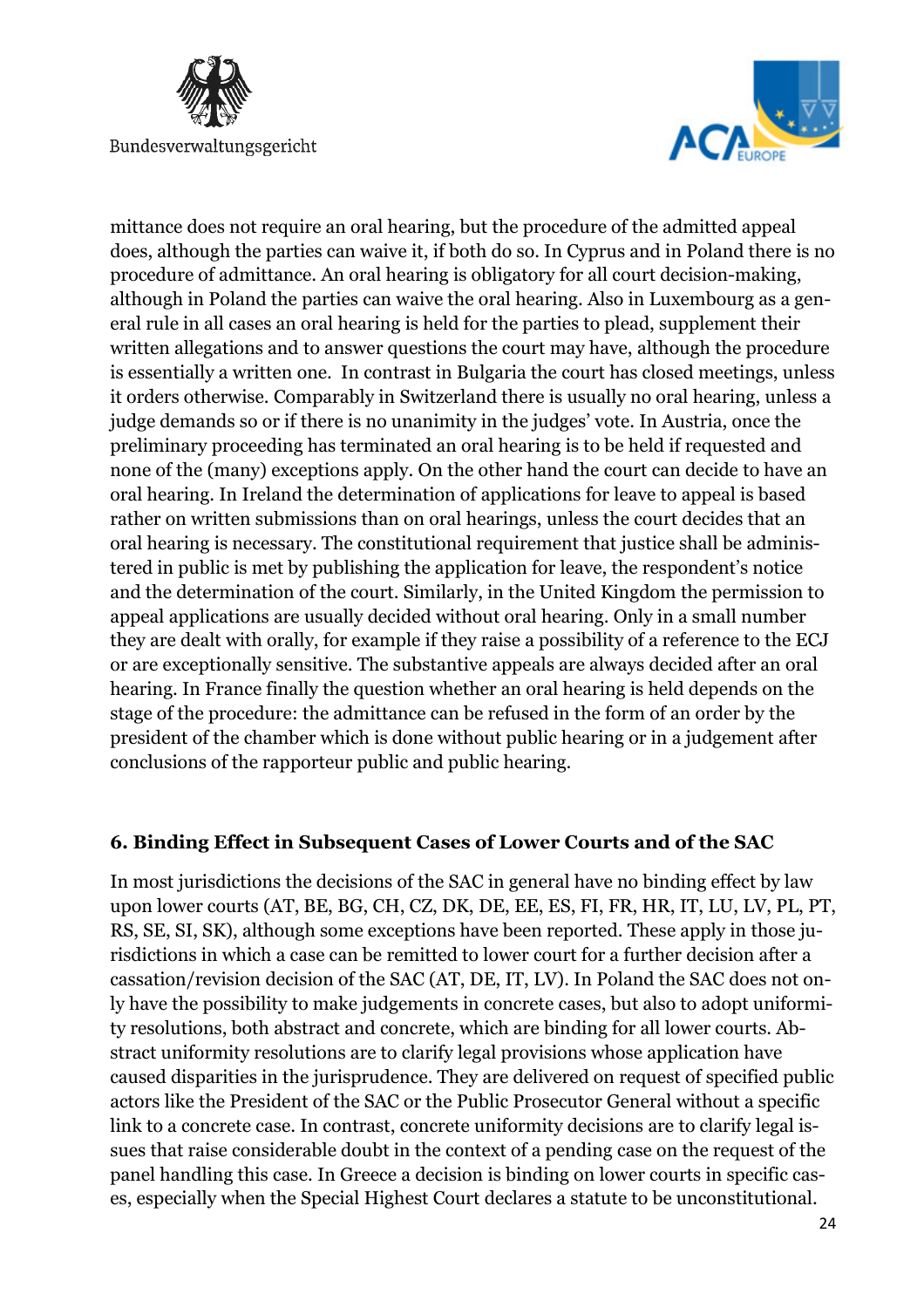



This also accounts for model or pilot trials which oblige lower courts to stay their proceedings to await the decision of the SAC, which is then binding for them. A comparable option exists in Austria where the SAC can issue an order if there is a substantial number of similar cases pending or there is the reasonable presumption that this will be the case. This procedure is applied in order to prohibit other courts to make any definite decisions on such cases and to halt time limits for revision appeals. In Portugal there is a possibility to extend the binding effects of a decision in a specific case to other cases in which different persons have challenged an identical administrative act.

Yet, all jurisdictions which do not know a generally binding effect stated that the lower courts tend to follow the decisions of the SAC in similar cases. Some of the members invoked that diverging decisions of lower courts might be subject to appeal giving the SAC the possibility to decide on the proposed alternative solution (CH, CZ, DE, ES, LU, LV, SE, SI), some referred to the principles of legal certainty, coherence and predictability and of equality in combination with the respect for the jurisprudence of the SAC (FR, SI). Italy called it good practice that lower courts follow the decisions of the SAC and Sweden referred to the legal reasoning of the SAC as a guide for lower courts whose "binding" effect depends on its legal soundness and clarity.

Furthermore, some members stated that there are specific requirements for lower courts that want to deviate from a decision of the SAC. Reference was made especially to an increased reasoning that has to address and discuss the jurisprudence of the SAC from which a deviation is intended (CZ, ES, GR, LV [fundamental reasons], SK).

Denmark remarked that the (factual) binding force of decisions of the SAC weakens over the time.

In contrast, in some legal systems the decisions of the SAC are binding to lower courts (CY, GB, HU, IE, LT, NO). The common law members referred to the doctrine of *stare decisis* (CY, GB, IE). This makes deviations of lower courts only permissible, when they can distinguish the case sufficiently to say that either there are factual differences which justify a different decision or that there are different legal issues raised by the case. The same mechanism applies to lower courts in Lithuania.

The SACs in all jurisdictions have the possibility to deviate from its own previous decisions, although there are significant differences in regard to both substantive and procedural requirements. Some members state that they are not bound by their previous decisions (BG, CH, DE, DK, ES, FI, IT, NL, PT, SI). For a number of members a change of the jurisprudence requires an enlarged bench or even a decision of a plenary session (AT, CY, CZ, EE, FI, GB, NO, SE) or an increased reasoning (BE, IT [should be well motivated], LV). For Sweden it is noteworthy that this is based on an internal tradition to follow previous decisions. In France there is an unwritten rule that a deviation should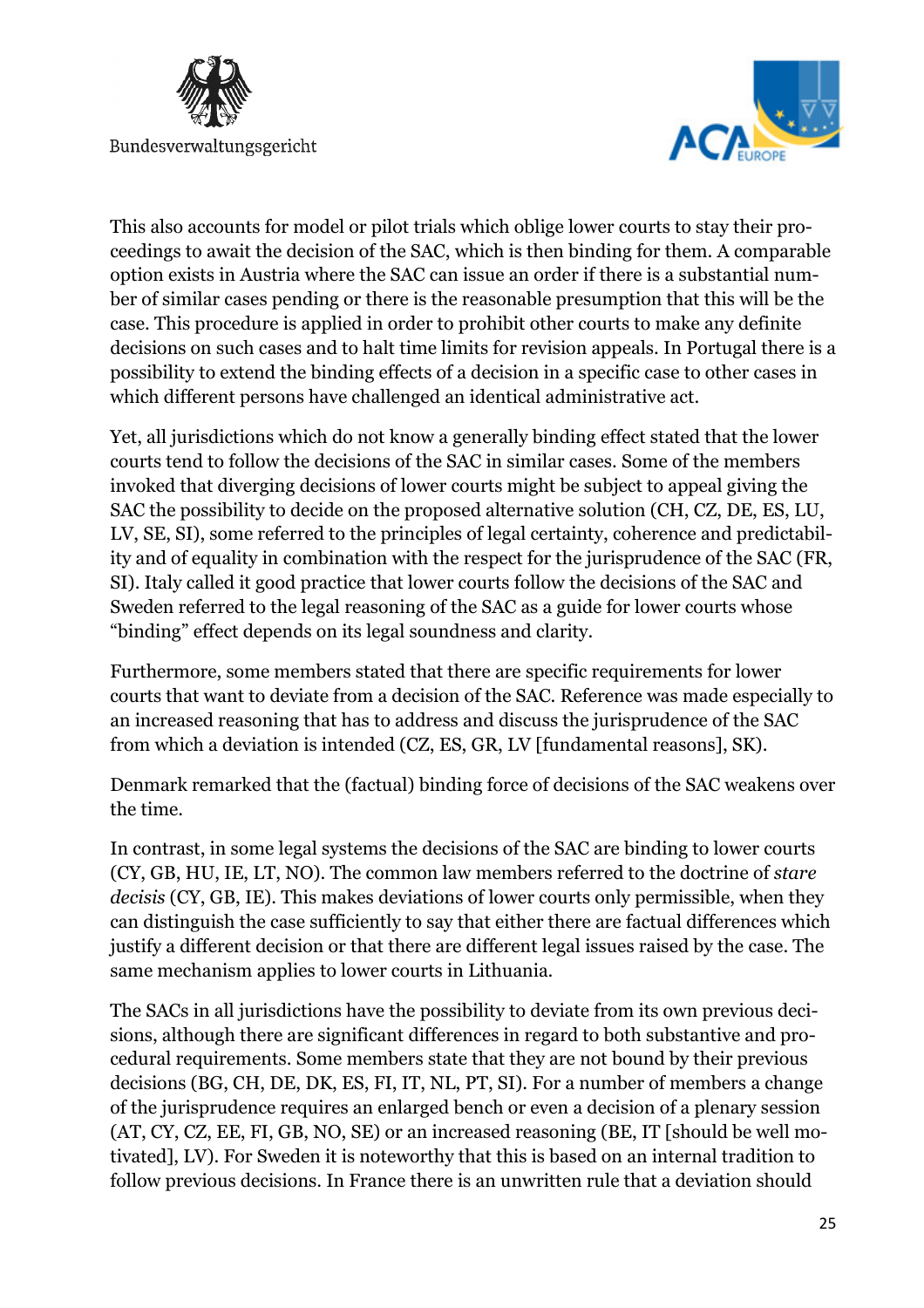



not take place within ten years from the adoption of the decision. Additionally, the deviating decision should be taken by a formation which is more solemn. Some members made reference to the principles of legal coherence or of legal certainty that should be considered, when deviating from previous decisions (LU, LV, SK). Slovenia pointed out that it is possible to change the reasoning if this is needed to further develop the law or to bring it in accordance with other relevant courts (like the Constitutional Court, the ECJ or the ECtHR). In Ireland courts generally follow decisions of courts of equal jurisdiction. Although it is rare that the SAC deviates from previous decisions it is not legally impermissible ("will depart from an earlier decision for any but the most compelling reasons"). In the United Kingdom the SAC will normally regard a previous decision of the very court (or its predecessor), but will depart if it "appears right to do so".

In Greece the same restrictions to deviating from (previous) decisions of the SAC apply for the SAC as for lower courts.

Some members state that the SAC is bound by its previous decisions (HR, HU, LT, NO). For Italy this is true for the decisions of the plenary which are binding for other panels. For Norway this is to be regarded as a general rule with the possibility to deviate. If the SAC in Norway considers deviating it shall normally bring the case to the Grand Chamber or the plenary. Also, in Croatia there is the possibility to refer the issue to a meeting of all judges. For Bulgaria interpretative decisions have binding effect. Similarly, the conformity resolutions in Poland can be requested by a panel of the SAC to be changed. Also in Hungary, where the SAC is bound by previous decisions, there is the possibility to clarify the question in uniformity proceedings. In Serbia a legal opinion adopted by all judges of a department of the SAC is binding for all panels of this department.

### **7. Binding Effect of Decisions of other Sections of the SAC**

As far as the SACs have different sections, in most cases they are not bound by the decisions of other sections (BE, BG, ES, FI, IT, NL, PL, PT, SI). In Belgium, though, decisions of the plenary enjoy a higher respect.

In some legal systems it requires a decision of an enlarged bench or the plenary to deviate from the decision of another section (AT, CY, EE [special panel], FI, SK). In France departing from the principle of unity of the SAC the same rules apply as for previous decisions.

The SAC in Luxembourg has obliged itself informally to stay as coherent as possible. Also in the Netherlands there are informal means to ensure coherence in the jurisprudence of the SAC: there is a number of informal working groups where issues are discussed that are relevant for a broader discussion.